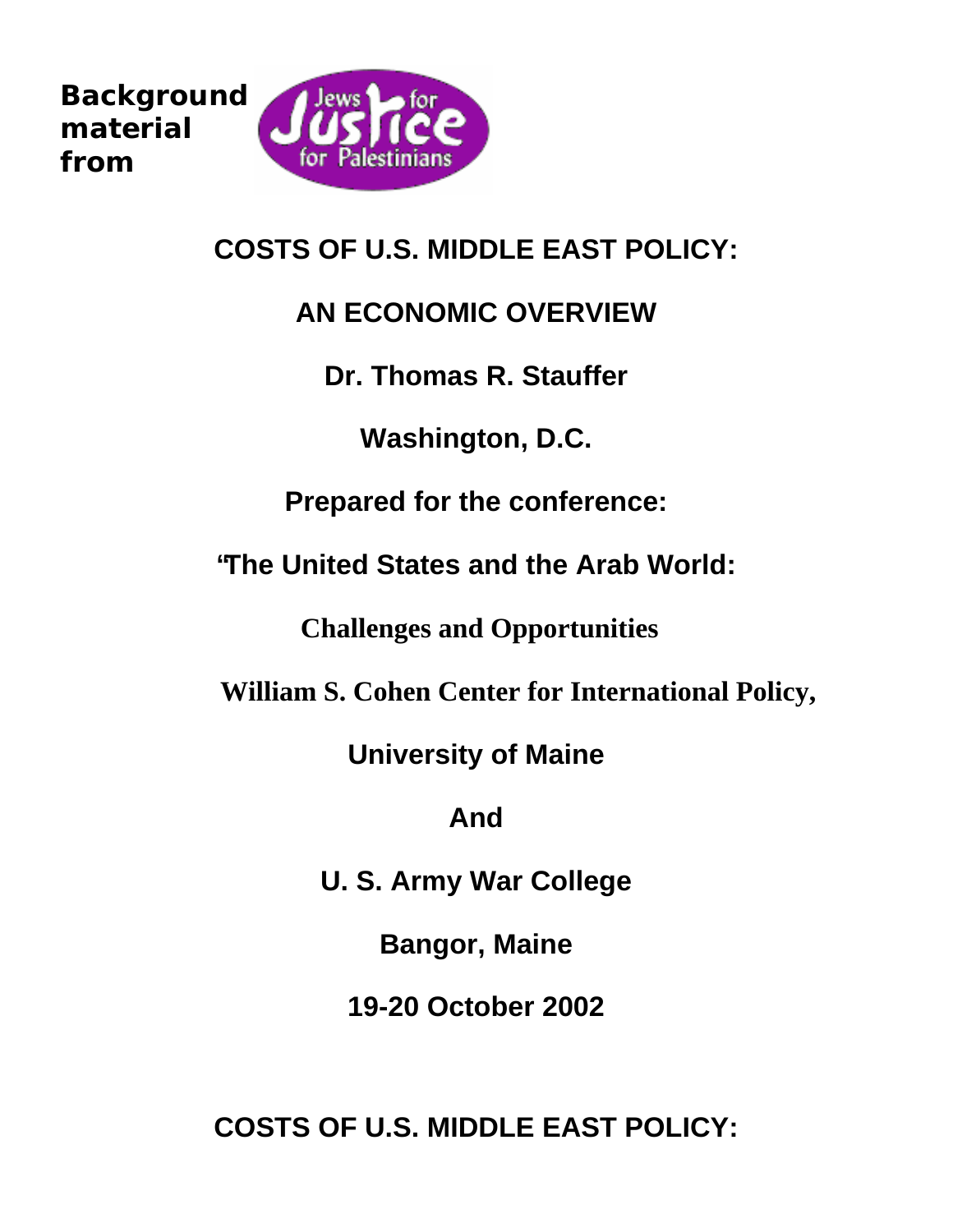## **AN ECONOMIC OVERVIEW**

Dr. Thomas R. Stauffer

Washington, D.C.

Bangor, Maine

19-20 October 2002

# **Abstract**

Policy in the Middle East has been very costly to the US, as well as to the rest of world. The cost to the US of its policies in the region has accumulated to over \$ 2,500 billion, an amount greater than the cost of the Vietnam war.

About two-thirds of those costs – circa  $$1,600$  billion – arose from the US defense of Israel since 1973, the point in time at which crisis costs and aid programs began to escalate beyond any original expectations. Prior to 1973 the major cost was support for Turkey as part of Cold War operations to contain the Soviet Union.

Since 1973, however, protection of Israel and subsidies to countries such as Egypt and Jordan, willing to sign peace treaties with Israel, has been the prime driver of US outlays or the trigger for crisis costs. Rescue of Israel in 1973 by President Nixon cost the US almost \$900 billion in lost GDP, resulting from the Arab oil embargo, and higher oil import costs. The Gulf War, on the other hand, cost less than \$ 100 billion, in higher energy costs, because all of the other costs were hived off to allies through "burden-sharing".

US jobs have also been affected. "Trade followed the flag" in the area. Worsening political relations resulted in the loss of hundreds of thousands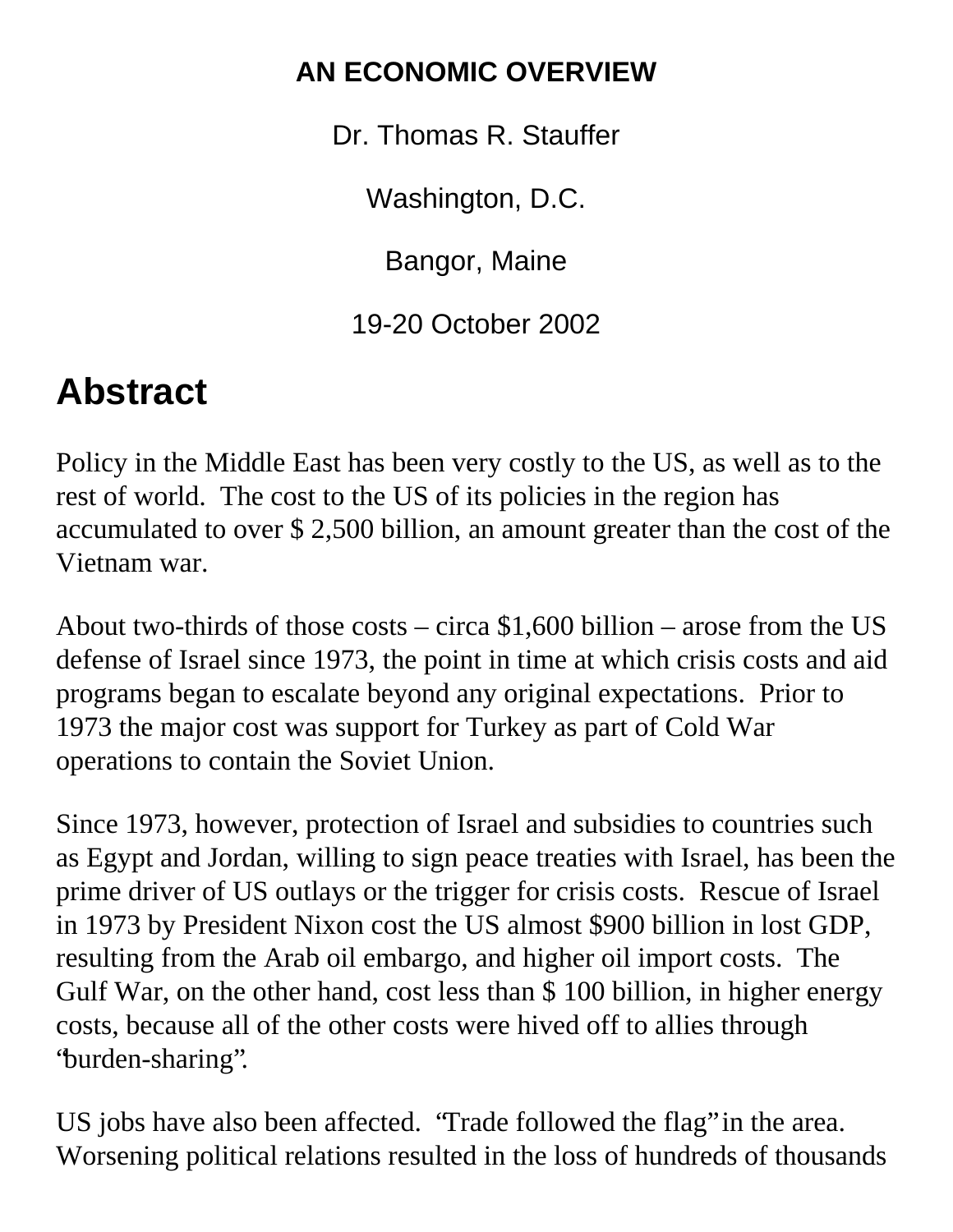of US jobs. Some disappeared as a consequence of trade sanctions, some because large contracts were forfeited thanks to active domestic lobbies, and others thanks to a dangerously growing trade-aid imbalance vis-à-vis Israel.

Hundreds of billions additionally were spent on "Project Independence", ostensibly to emancipate the US from reliance upon ME oil. The projects were largely co-opted by domestic lobbies of diverse colorations, and little imported oil was actually displaced.

Defense of the Gulf – often cited as a major factor -- has in fact been but a minor element of cost. Most of the equipment and troops and the operations of the carrier task force at Diego Garcia would be maintained in support of other geopolitical objectives, so those outlays are not substantively tied to US policies in the Gulf itself. The presence itself has entailed relatively modest incremental costs – of the order of \$ 2 billion (net) per year, exclusive of any new costs tied to the new mobilization against Iraq.

#### **COSTS OF U.S. MIDDLE EAST POLICY:**

#### **AN ECONOMIC OVERVIE[W \[1\]](#page-40-0)**

Dr. Thomas R. Stauffer

Washington, D.C.

<span id="page-2-0"></span>US policy in the ME is an expensive luxury for the US economy. The costs of the oil price crises alone in the Middle East have risen beyond any early expectations – the total through the mid-1990's comes to more than one thousand billion dollars – i.e. rather more than on trillion dollars, as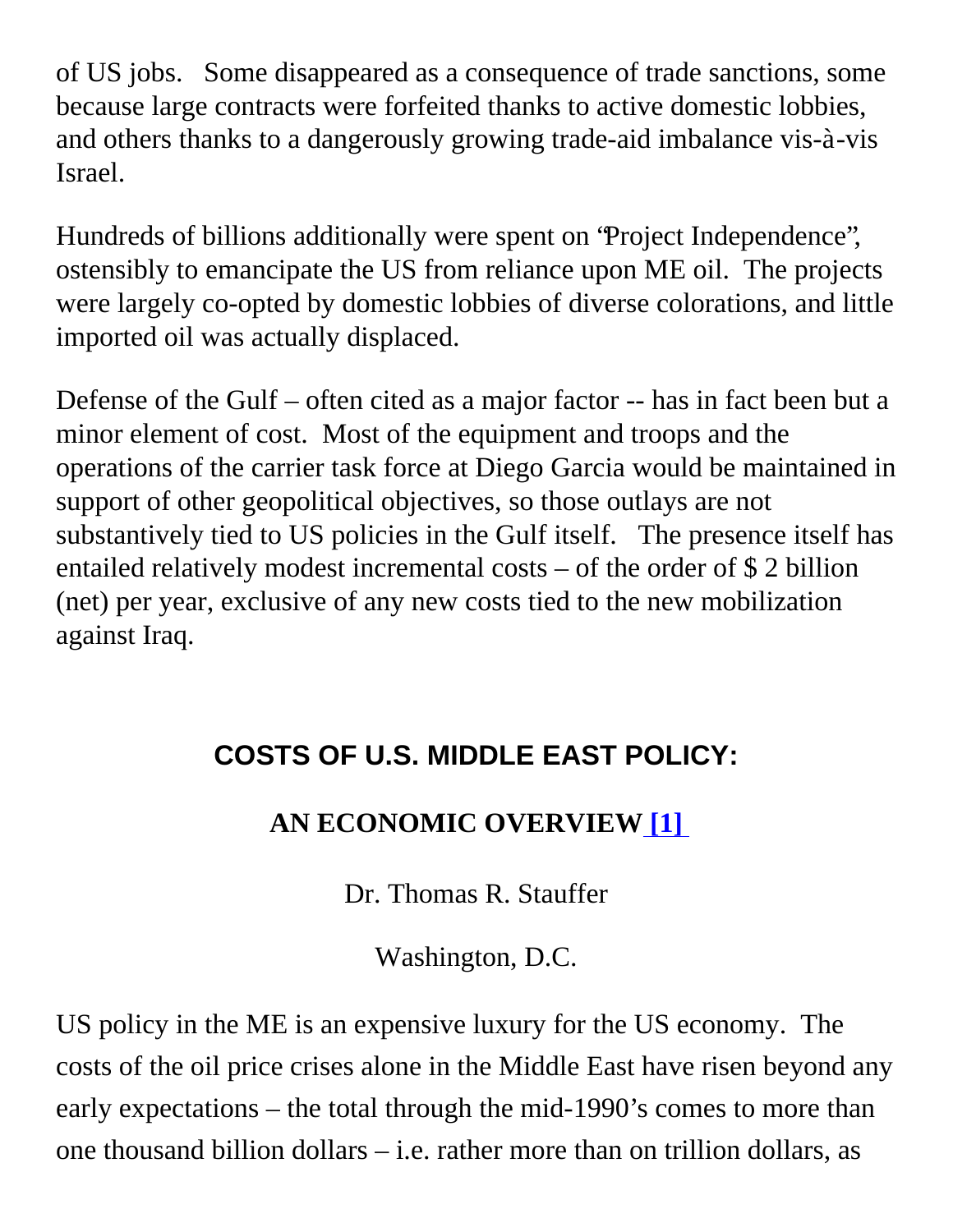measured in dollars of 2001. Additional identifiable costs bring the total to well over 2.5 trillion dollars, plus the loss of several hundred thousand jobs tied to the US export sectors. This overall estimate itself is still distinctly low because it leaves out several large costs which are elusively quantifiable:

- 1. All post "9/11" costs direct damage, reaction costs such as enhanced security measures, and the "war on terrorism" -- are excluded because any such calculation is premature.
- 2. The costs of "Project Independence" are only illustrated; no overview has been possible. Those costs are directly tied to the ME since the objective of the autarkic compulsion in the US was to emancipate the US at least in part from dependence on ME oil.

Several components of these costs are known – and are sketched – but a total is not knowable, except for the fact that it is generally conceded that the massive expenditures had but little effect upon US oil import dependence.

The costs of US policies in the ME have arisen in many forms – some, like higher oil prices, affect consumers directly. Others, like the strategic stockpile of oil, are direct charges to the Federal budget. Still others are hidden in sub-accounts at the Department of Defense or camouflaged completely in the form of tax credits or hidden surcharges on electric power rates which are not directly identifiable as energy subsidies.

Most of the costs have been incurred since 1973. In that year the US had to rescue Israel from the Arab retaliatory attacks. President Nixon ordered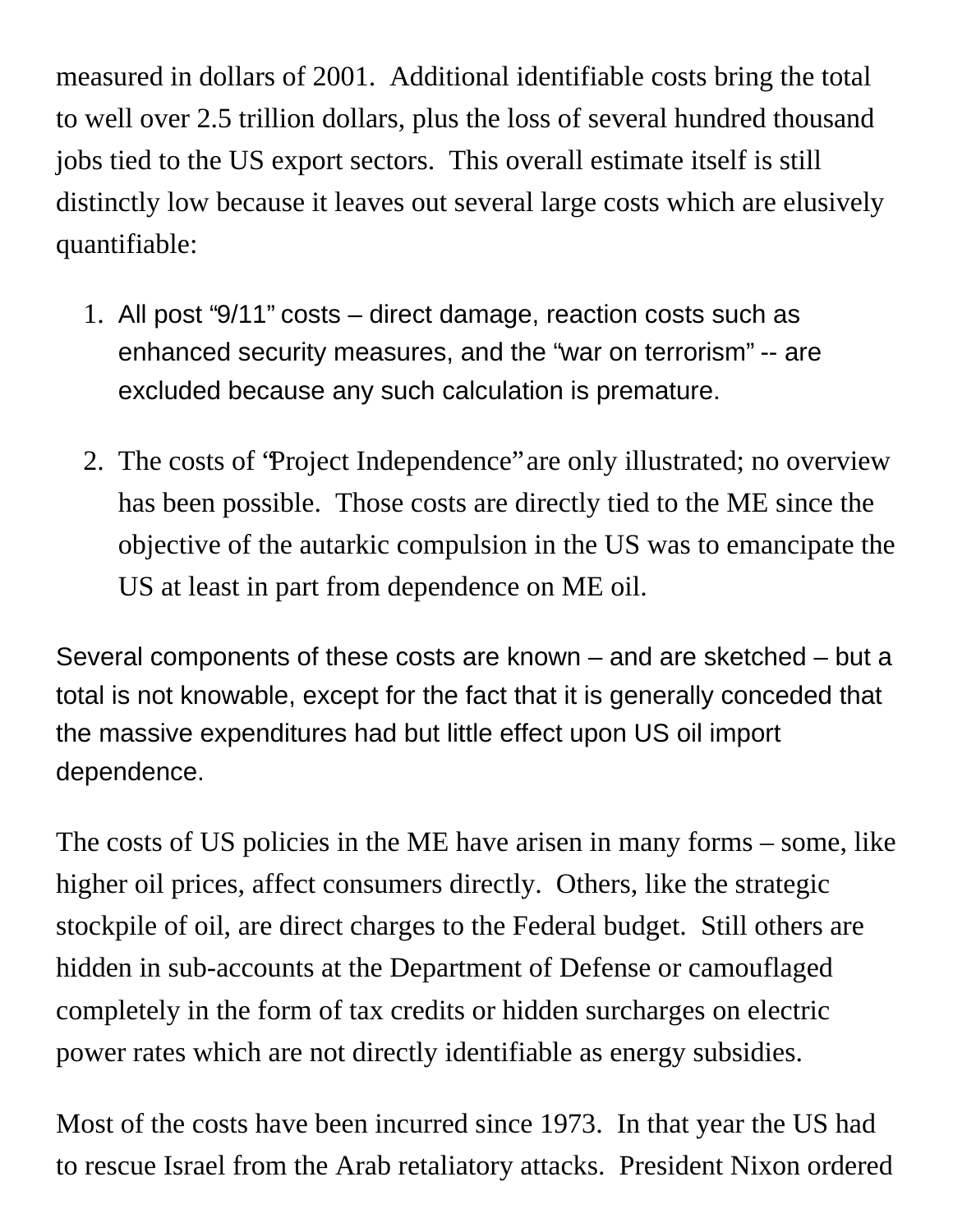the resupply of Israel with US arms, which triggered the Arab oil embargo against the US. That was the point in time when the US had to assume to the burden of paying for protecting the territories which Israel had conquered in 1967. As the costs of regional conflicts increased, defending Israel became the largest single element in the cost burden. Rather more than three-quarters of the total definable costs – about  $\frac{1}{2}$  1,250 billion – are directly linked to US support for Israel. But other costs are uncorrelated with US policy towards Israel or  $-$  at most  $-$  are loosely related to that policy. For example, the costs of the oil price crises in 1978 and in 1980, which added hundreds of billions of dollars to oil prices, resulted from the Iranian revolution and the subsequent war between Iran and Iraq. While the US and Israel were actively involved in supporting the belligerents, both crises arose only partly from US ties to Israel and US efforts to undercut threats to Israel.

#### 1. Crisis Costs.

Middle East political crises have proved costly to the US. The last three political crises in the Middle East provoked sharp increases in oil prices, which bore heavily upon US consumers even though, at the time of the first such crisis in 1973, the level of US oil imports was relatively modest. Then, in 1973, two weeks into the Arabi-Israeli war, Arab exporters embargoed shipments of oil to the US, a tactic which proved unexpectedly effective, and the impact produced a double whammy. First, the oil shortages – some 2mmb/d at the peak of the embargo – forced a sharp retrenchment in US economic activity. The shortfall in oil deliveries cost the US some \$300 billion in current GDP (\$ 420 bn in 2001\$). Second,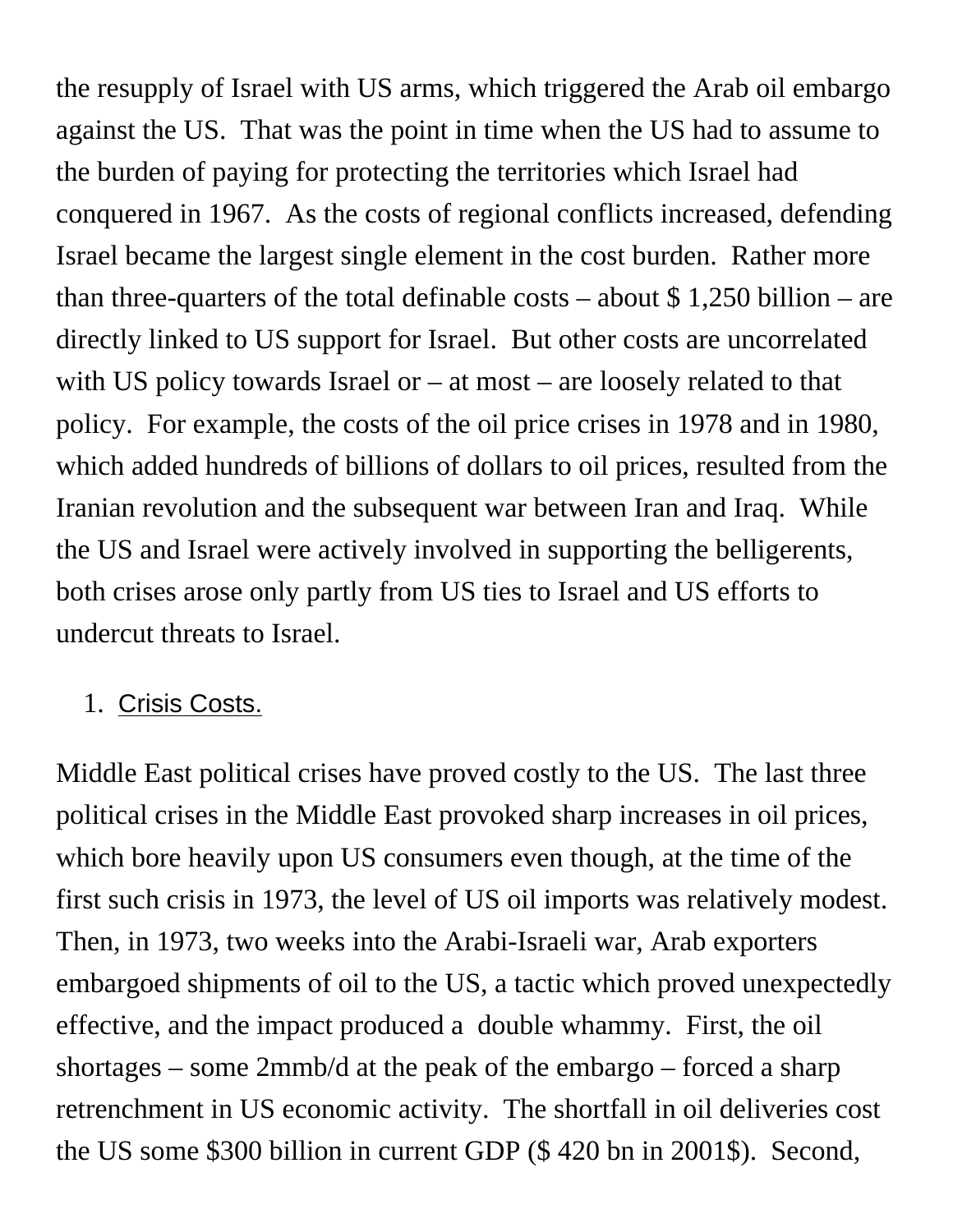compounding the recessionary effect, the crisis irreversibly increased oil prices. The price effect persisted until the mid-1980's, and that additional burden on the US due to higher oil prices induced in 1973 amounted to some \$ 450 bn .

The second crisis was actually two crises, back to back – first, the Iranian revolutionaries closed down the oil terminals, pulling abut 5 mmb/d off the international oil market in late 1978. Two years later, after Iranian exports had begun to recover, war broke out between Iran and Iraq and oil exports from both countries were interrupted erratically over the next eight years. US import prices jumped from about \$ 14/b in 1978 to a peak of \$ 36 in 1981. Thereafter they sagged toward \$27 in 1985.

The first two oil price crises petered out by 1986. Prices fell sharply in 1986, as Saudi Arabia and Kuwait introduced a low-price, market share strategy. This dramatic new policy ended the price run up which had started in 1973 and accelerated after 1978. Nonetheless, the second set of crises cost the US \$ 350 bn in higher import prices. The total burden on US consumers was much larger – probably some \$900 bn -- because domestic oil and gas prices began to track import prices upward, in spite of price controls in which loopholes had been carefully crafted.

The third oil price crisis was short-lived, but nonetheless still moderately expensive for US consumers. After Iraq's occupation of Kuwait in August of 1990, exports from both countries were sanctioned, and oil prices rapidly shot up in late 1990, reaching a peak over \$ 35 towards the end of the year. The increase was then mitigated by increased production from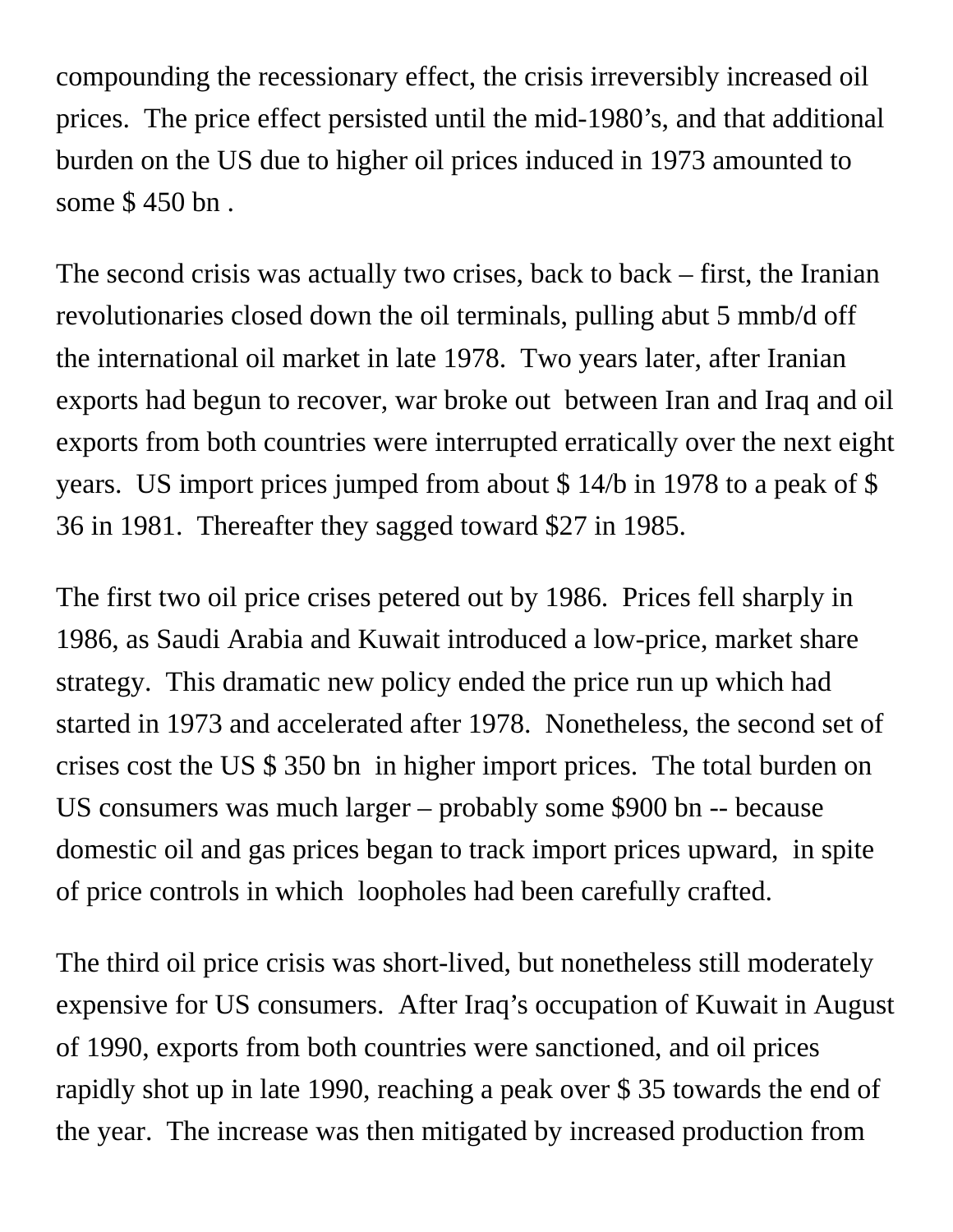Saudi Arabia, primarily, which covered almost three-quarters of the shortfall, plus additional production from other Gulf producers. Kuwait production as well began to resume by early 1992. Thus the price spike was of shorter duration than had been feared.

Nonetheless, the total cost to US consumers was approximately \$80 bn, since domestic prices tracked international price rises almost immediately – and subsided just as quickly. The increased cost of imported oil was about half the total – between \$35 and 40 bn. The oil price effect dwarfed the cost of the war itself. The costs of US mobilization and combat were effectively zero – allies were dragooned or induced into covering all of the US direct costs, plus funding as well support for the "front-line" states, expenses which otherwise might have been borne by the US. The Gulf War was de facto a "freebie" with respect to the Federal budget.

There arose an additional element which added to the total costs of oil crises – the strategic oil stockpile. Responding primarily to Israeli fears about potential Arab political leverage – a real spectre in the wake of the successful embargo in 1973 -- the US undertook to establish a Strategic Petroleum Reserve ("SPR"). The objective was to stockpile enough oil to eliminate or mitigate political pressures from any possible future embargo. The budgeted cost of the SPR is officially some \$ 22 bn, for the oil fill and facilities. But the economic cost of the SPR to date is very much greater. Corrected for inflation, and including an allowance for the minimum return on capital recommended by the Office of Management and Budget ("OMB"), the actual economic cost has accumulated to over \$ 130 billion in 2001\$. A major factor in the high cost is the fact that the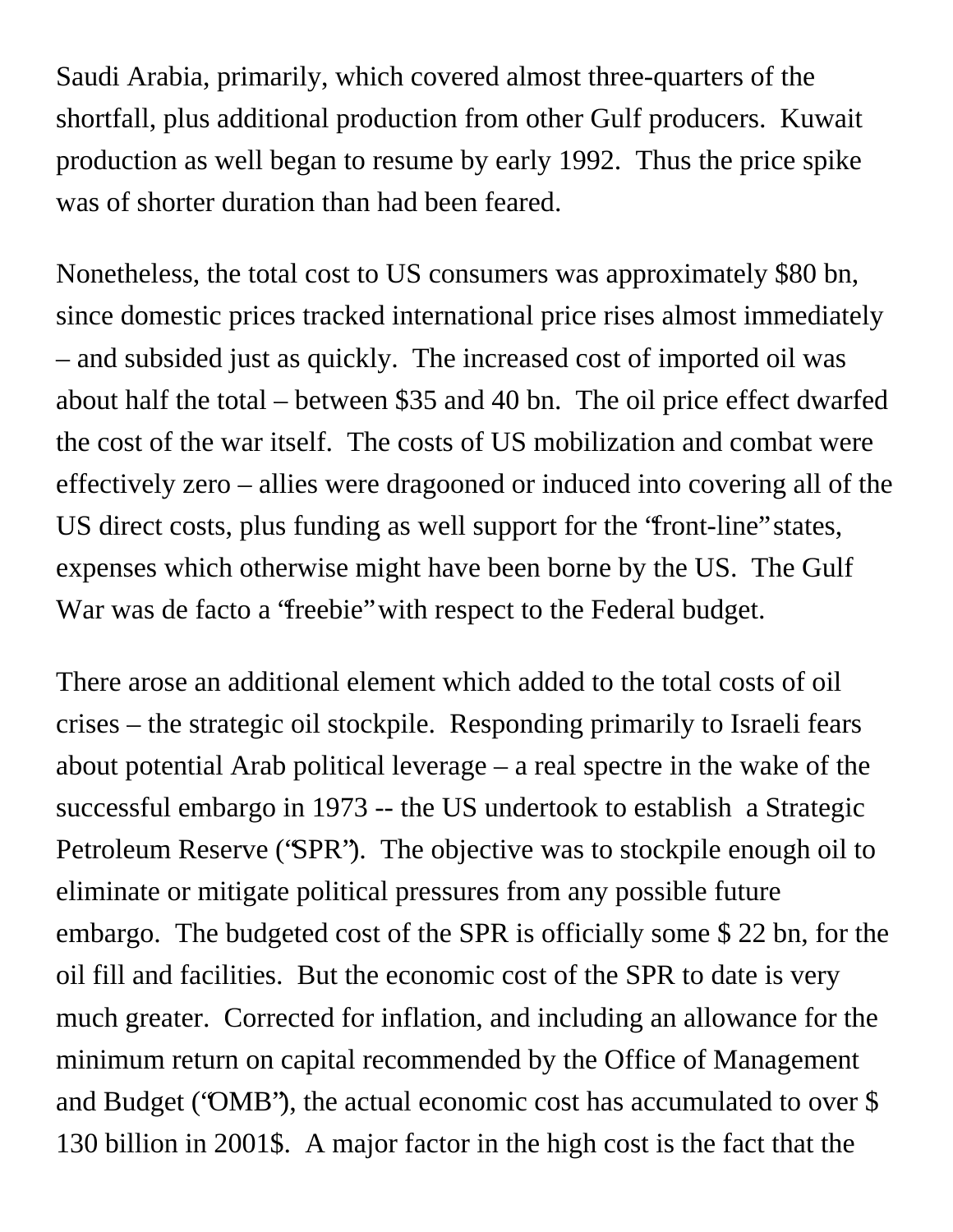US DOE bought oil for the SPR at peak prices in the late 1970's and early 1980's -- \$40-65 per barrel in today's dollars. The salvage valuesof the oil and facilities are relatively low, but have been deducted in determining the net cost of the program. Nonetheless, \$130 bn understates the actual cost, which is perhaps at least \$10 billion greater because more of the expenditures in recent years are off-budget and not reported.

A minimum estimate for the costs of the three oil crises since 1973, including the SPR as a prophylactic adjunct, comes to \$ 1,439 billion:

| 1973 Embargo                         | \$875 bn   |
|--------------------------------------|------------|
| <b>Strategic Petroleum Reserve</b>   | 134 bn     |
| 1978-1980: Iranian Revolution 350 bn |            |
| and Iran-Iraq War                    |            |
| 1990/91 Gulf War                     | 80bn       |
| <b>Total Estimate</b>                | \$1,439 bn |

Thus the three oil crises alone have cost the US at least \$ 1.5 trillion (2001\$) since 1973.

2. Economic and Military Aid (Budgeted)

The US has also disbursed massive amounts of aid into the region, largely in the form of grants, or non-repayable loans or loan guarantees. Some of the aid was tied to Cold War support for Turkey, but most of the sums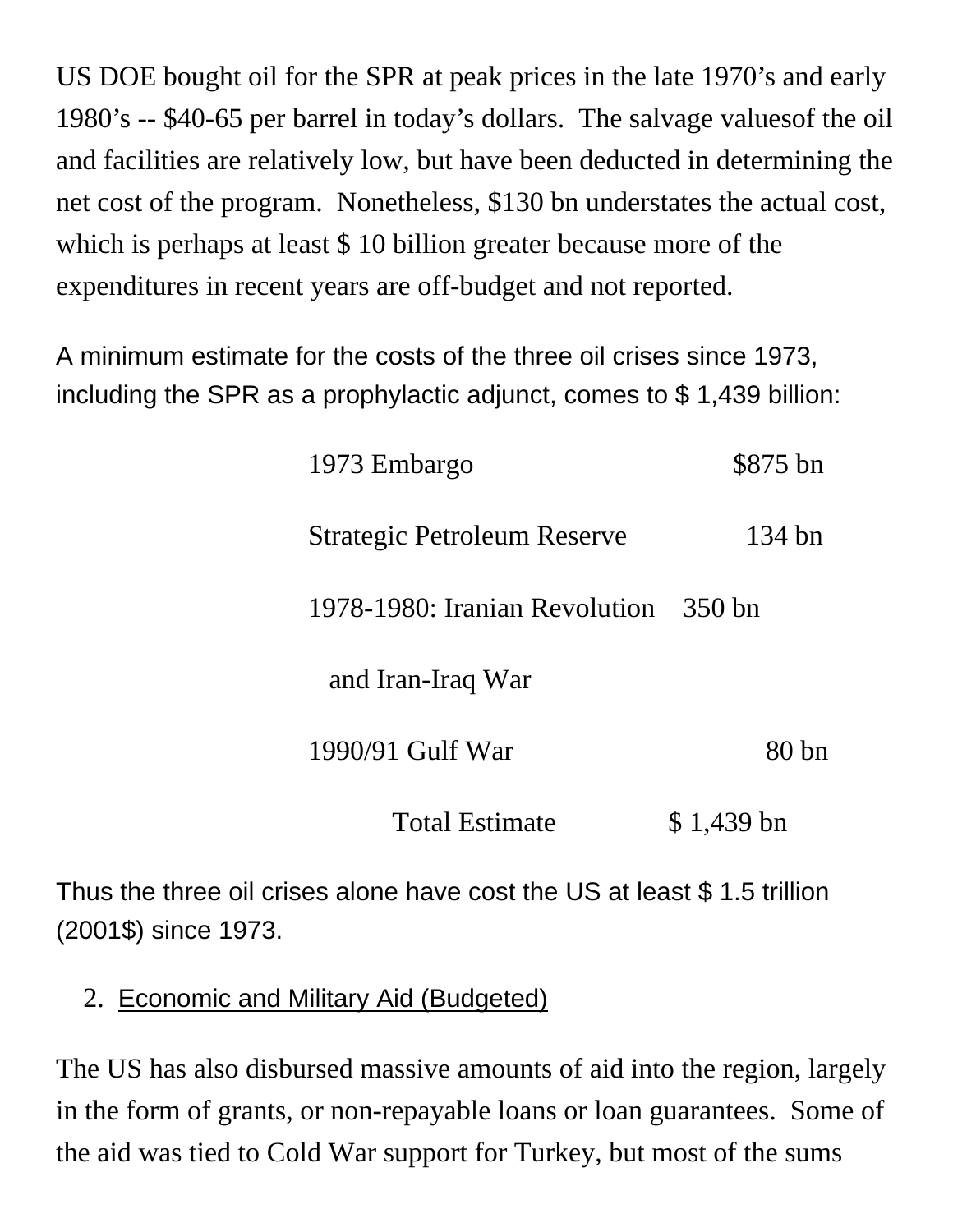have been spent since 1973, much of it tied to support for Israel's post-1967 territorial expansions.

Total budgeted aid to the Near East and Turkey [\[2\]](#page-0-0) since 1946 amounts to \$ 640 billion, again adjusted for inflation and including a 3% opportunity cost for US capital. Of the budgeted total \$406 bn (2001\$) arose since 1973. Major beneficiaries have been:

| Israel        | \$240 bn  |
|---------------|-----------|
| Egypt         | $$117$ bn |
| Jordan        | \$22 bn   |
| Turkey \$     | $$139$ bn |
| Partial total | \$518 bn  |

This total omits items such as peacekeeping expenses, special aid to the Sudan, and items such as US contributions to multilateral aid or rescue programs such as the \$17 bn package for Turkey after its alliance with Israel.

Of that partial total for official, budgeted aid, \$ 379 bn is support for Israel, direct and derivative. The aid to Egypt and Jordan is supplementary support for Israel. Those aid disbursements originated with the peace treaties signed by both with Israel and are viewed locally as payments to both for their reduced threat to Israel, a consideration which is also reflected in Congressional discussions of the appropriations each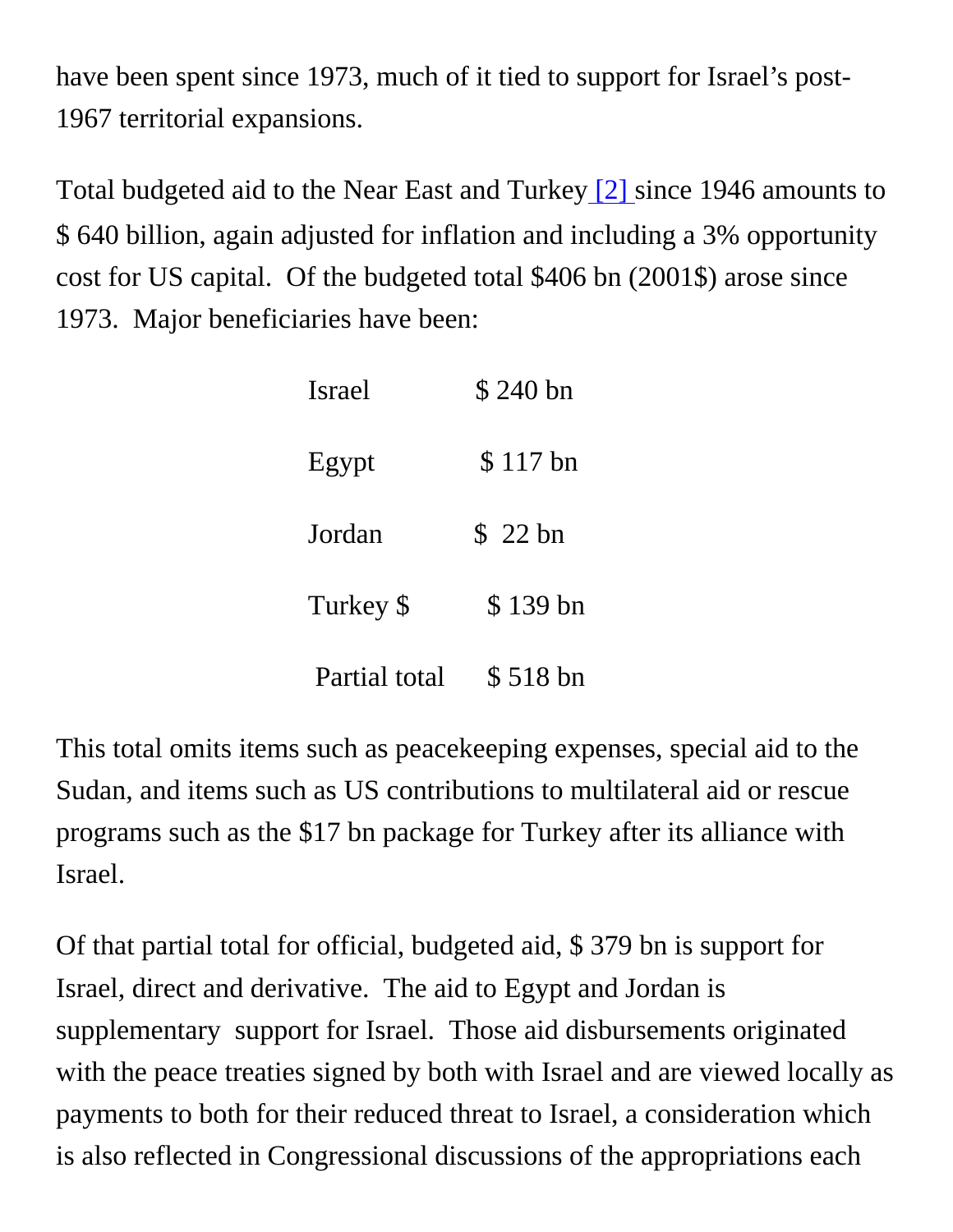year. Consequently, politically, if not administratively, those outlays are part of the total package of support for Israel.

#### 3. Special and ad hoc aid

Two further elements are to be noted. First, Jewish charities and organizations in the US remit grants, or purchase Israel Bonds, a net amount which is roughly estimated at \$50-60 bn over the period. Although these sums are private in origin, they are US-source monies which are channeled to Israel and are net drains on the US economy. Second, in addition to the budgeted amounts included within the annual foreign aid appropriation bill, Israel has received sizable amounts of ad hoc aid which do not appear as line items in the foreign aid legislation. No comprehensive overview has been found, but we list below a number of outlays which themselves add up to a material increase over the budgeted aid:

#### a. Loan guarantees (1992-98).

The US has guaranteed full performance on \$ 10 billion in commercial loans undertaken by Israel. Those loans would not have been possible without the US guarantee, given Israel precarious economy and unfavorable and persistent balance of payments deficits. Just as the US had forgiven earlier loans to Israel, in view of the precedents and Israel's faltering economy, it is all but certain that the US Treasury will be required to make good on these guarantees. At least one other block of guarantees is known – some \$600-plus million for "housing loans", which still others are bruited but undocumented.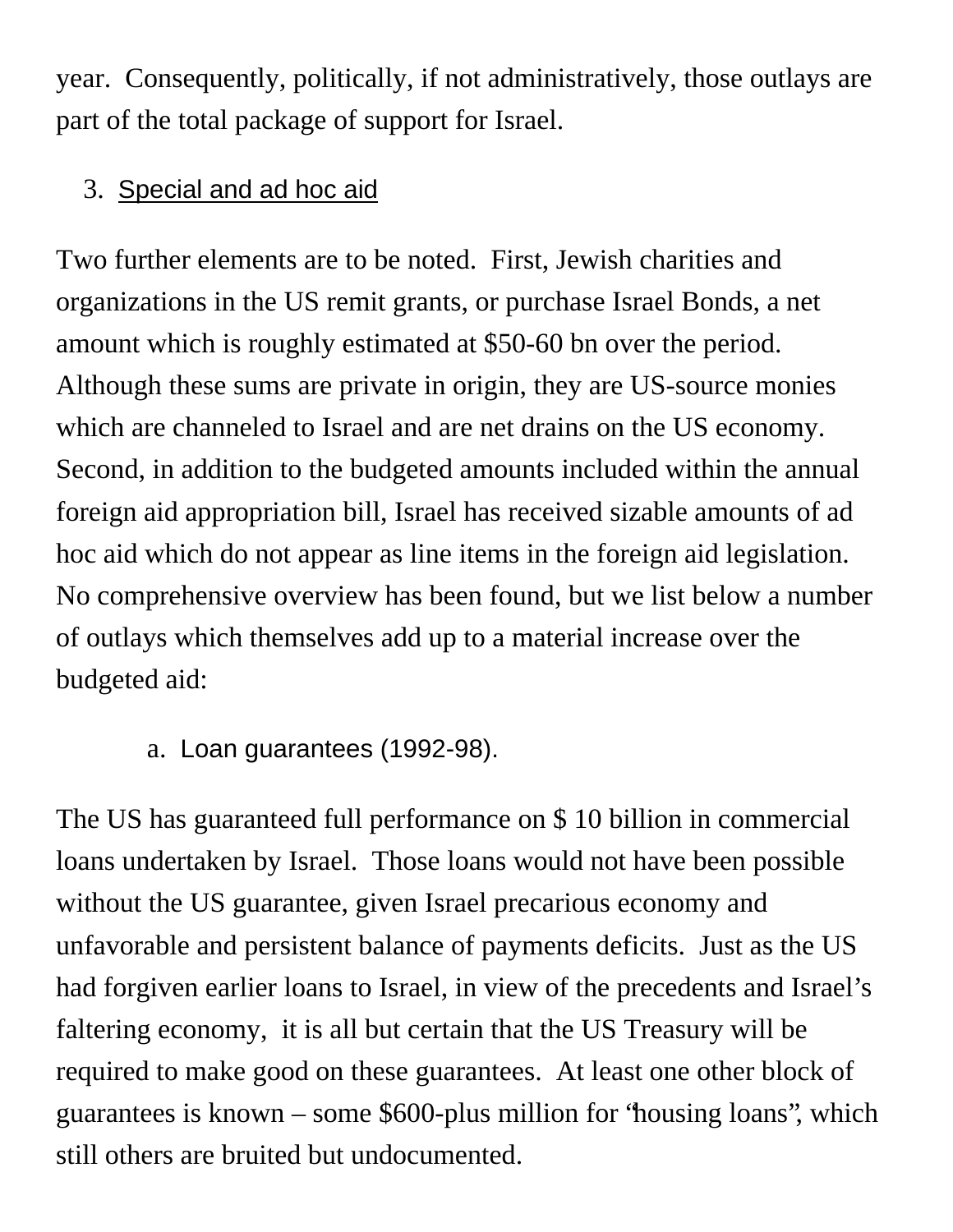#### b. Lavi fighter and Arrow missile projects

Israel has received approximately \$ 2.5 billion in direct support for these two military design and manufacturing projects. The Lavi fighter project was finally discontinued, but occasional funding for the Arrow project may still be continuing.

#### c. Oil Supply Guarantee: Contingency Cost

The US has guaranteed oil supply to Israel – a guarantee to be implemented even in scenarios where US consumers are embargoed. If necessary, the US must divert oil from the US during a possible embargo to ensure that Israel would receive at least 93% of its requirements. The agreement was signed by Secretary Kissinger in 1975 and has been renewed discretely since then. The language of the agreements is murky, but as interpreted Israel will receive oil even if US consumers must receive less.

The worst case scenario – total cut off to Israel and major interruption of supplies to the  $US -$  is politically the relevant contingency. The possible cost is very high. The cost to the US is not the price of the oil itself, which Israel theoretically is obligated to pay. Rather, the economic cost to the US is the additional reduction in the GDP if a further 200,000 b/d of oil were to be diverted from scarce US supply to satisfy Israeli demands.

The guarantee is potentially extraordinarily costly, if invoked. An illustrative crisis scenario would require the US to shift some 200,000 b/d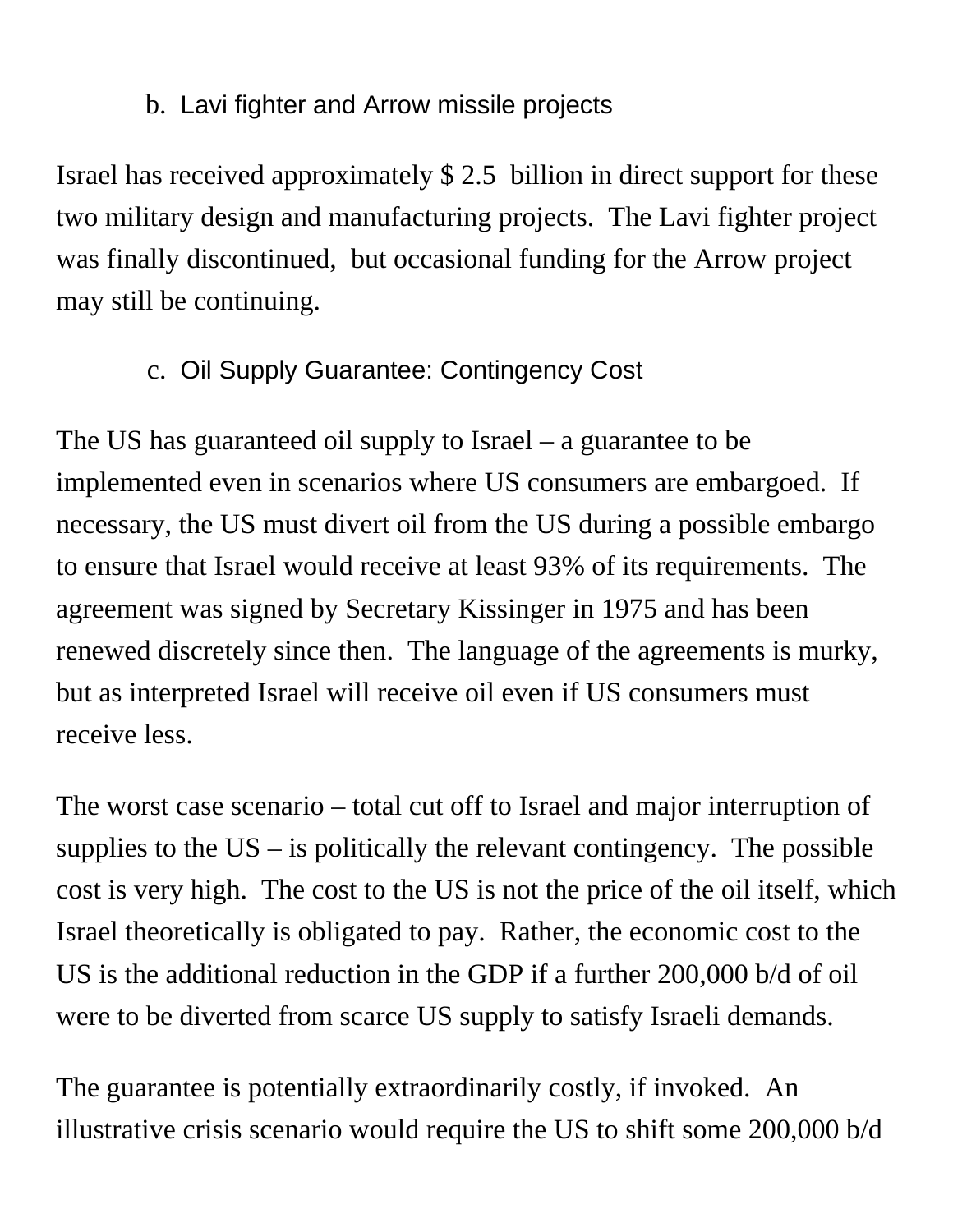from US supplies to Israel. The economic burden upon the US would be some \$ 600-900 million per month in lost GDP –- more if the embargo against the US at the same time were so severe so that oil shortages would cascade through the US economy. We note that oil shortages today are more costly than hitherto, because the opportunities for fuel-switching are all but nil.

#### d. Prepositioned arms and Excess Defense Articles

The US has "prepositioned" significant amounts of equipment and expendables, such as ordnance, in Israel. Notionally, these materials are stockpiled for delivery to US forces in the area, but it is expected that the Israelis would use the material themselves. It is understood that these equipments are not included within Centcom's logistic planning, since they are not presumed to be at the disposition of US forces.

Further, Israel benefits regularly from discounted sales of serviceable US equipment ("Excess Defense Articles"), sold at prices well below commercial levels. The subsidy is the amount by which the items are underpriced, a discount which is negotiated case by case. Department of Defense officials with very close ties to the Israeli establishment have generally been responsible for setting the prices and determining which items are "surplus" and available for delivery to Israel.

Informal estimates put these discounts at several billion dollars over recent years, but a comprehensive reckoning has not been found in the public record, and the Department of Defense is loath to provide an accounting.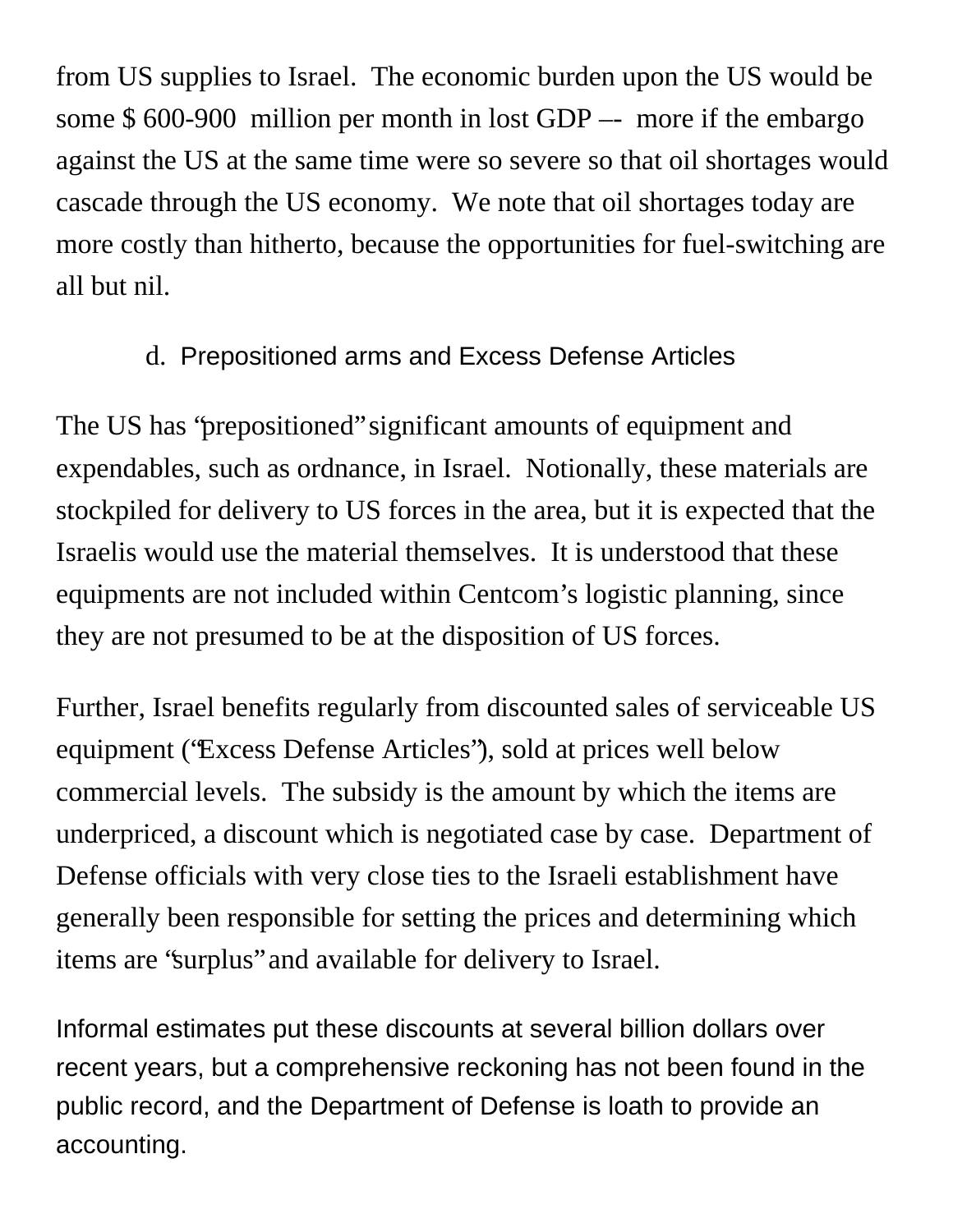#### (e) "Offsets" and weapons technology

Preferential and concessional treatment of arms contracts is another form of aid to the Middle East. Hitherto the principal beneficiary has been Israel, but the issue is becoming increasingly important with respect to both Egypt and Turkey. The pros and cons of "offsets" in military procurement contracts have been extensively debated. "Offsets" take many forms: 1) local production of part of the system; 2) the foreign vendor buys other equipment from the client for his own production elsewhere; 3) the vendor brokers local equipment to third parties; or 4) the vendor and local firms co-produce and sell to third countries. Other combinations are known. The direct impact is that a given deal means fewer jobs in the source country and more jobs in the buyer's industries, quite aside from any technology or manufacturing know-how which may also be transferred.

We focus here on the impact of such agreements in the special cases of countries which do not pay for the weapons procured from the US. De facto "gifts" of armaments are indeed common in the ME, but rare elsewhere. In the case of the Middle East it is necessary to distinguish two distinctly different sub-cases:

#### Ø Paying clients

In the case of clients who pay for arms purchases, there exists a competitive market with usually more than two sellers. Offset agreements, or co-production arrangements, are part of the sales packages negotiated in the competition for such contracts, just as are financing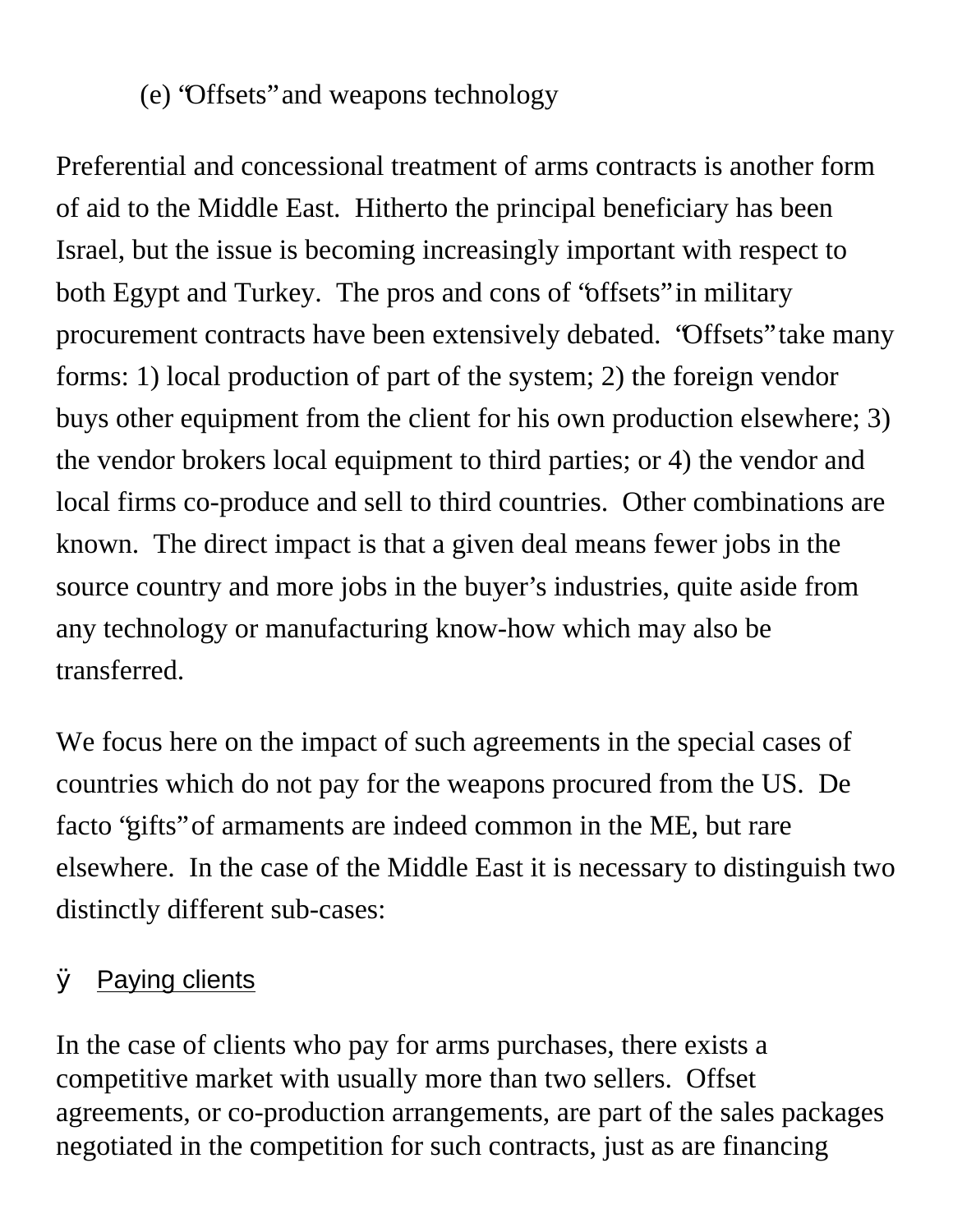terms, price, or conditions of infrastructural support.

Offsets and mandatory buybacks are unwelcome, but are a real part of the international competition for the sale of weapons systems and support to paying customers. Where the arms are paid for, offsets are not subsidies or aid.

#### $\oslash$  Stipendiary states

The situation is radically different in the cases where US arms exports are financed overtly or covertly by grants, i.e. where the recipient stipendiary does not actually pay for the equipment.

There is no competition for free weapons – inducements do not need to be offered to stipendiaries to accept weapons for which they do not need to pay. Thus the offsets demanded by the Israelis, or given to the Egyptians, are subsidies, not market incentives.

Israel. Israel receives some \$1.8 bn per year in direct, cash grants from the US, ostensibly earmarked for purchases of US weapons. Additional amounts are granted from time to time for special projects. The terms of these grants have several adverse effects upon the viability of the US defense industry and upon US employment:

 $\varnothing$  Israel is allowed to spend roughly 40% of the grant money directly for its own hardware, bypassing US suppliers completely.

 $\varnothing$  Israel has successfully demanded that the US buy equipment or subsystems from Israel just as if the deliveries were paid for. Thus the US DoD or US contractors must one w ay or another buy from Israel, paying in real money, some 50-60 cents worth of goods for every dollar's worth which the US gives to Israel – a financial double whammy.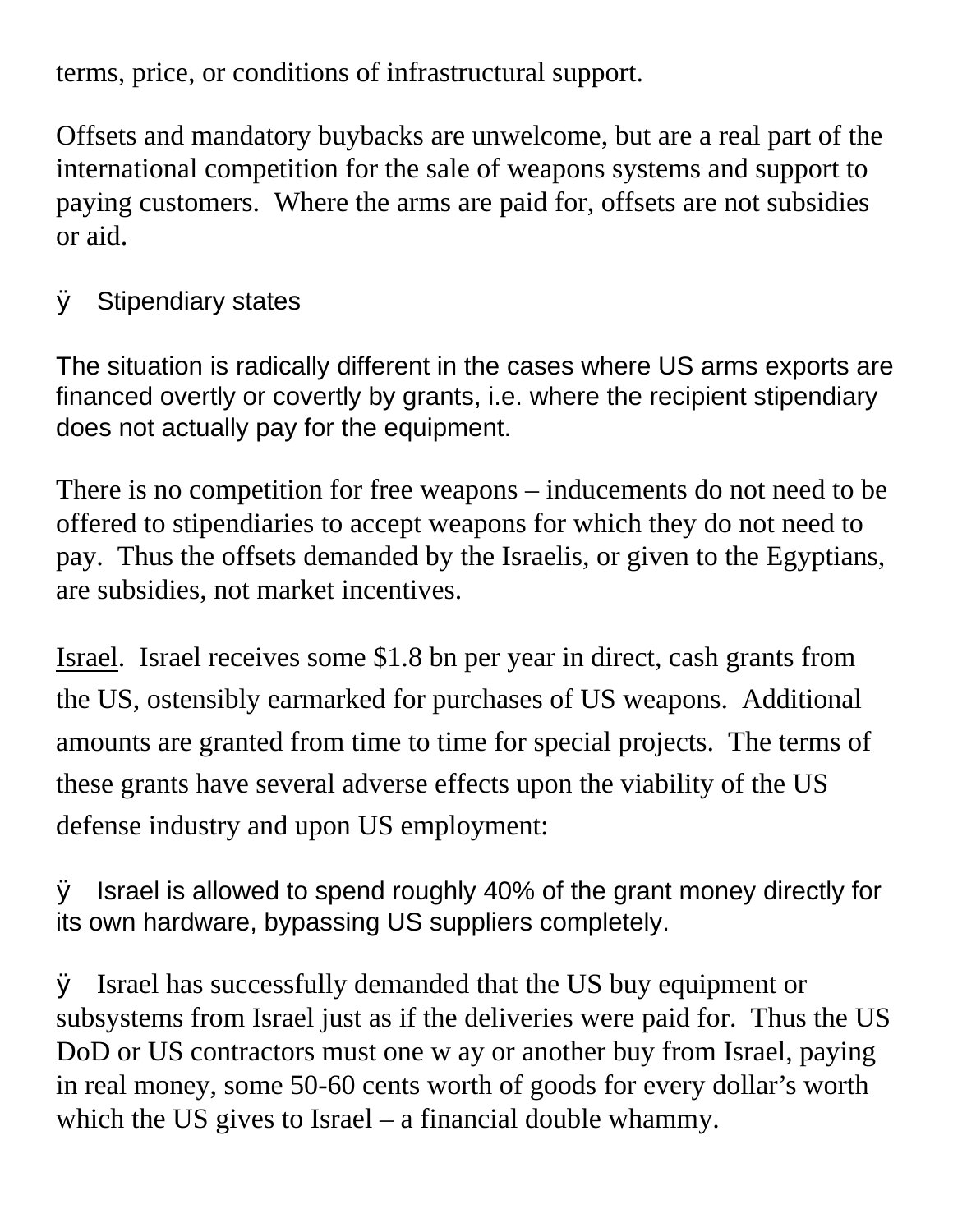Ø Israeli arms merchants, such as IAI or Raphael, are able to embody USA technology in equipment which they sell to  $3<sup>rd</sup>$  parties, often to pariah states or to countries subject to arms embargoes where they are able to command high praemia for the US-derived equipment. In the 1980's, for example, when Israel sold large amounts of armaments to Iran, in violation of the embargoes, the Iranians complained vociferously that the Israelis charged two to four times the prevailing prices.

The agreements have proliferated and are little publicized. Some are large, such as those involving the F-16, but smaller arrangements, such as those with General Dynamics or Textron, have proliferated and sum to appreciable amounts. The package of special terms has been very profitable to Israel, although no reliable estimate of the annual extra profits has been located in the public domain. The Congressional Research Service notes that weapons systems and subsystems make up almost half of Israel manufactured exports, which is due in considerable part to the package of subsidies, financial and technical, from the US. Occasionally, the US has blocked such sales – the Phalcon system to China or Kifr jets to Ecuador, but in spite of such rare interventions, the trade is important and profitable, even if quantification is elusive.

Egypt. The major offset deal is co-production in Egypt of the MA1A battle tank. The amount is relatively small, but it illustrates the costly feature, increasingly common, that Egypt is reportedly trying to sell its coproduced tans to 3rd parties, directly competing with the US.

4. Lost trade and US jobs

US trade with the Middle East is a relatively small fraction of total US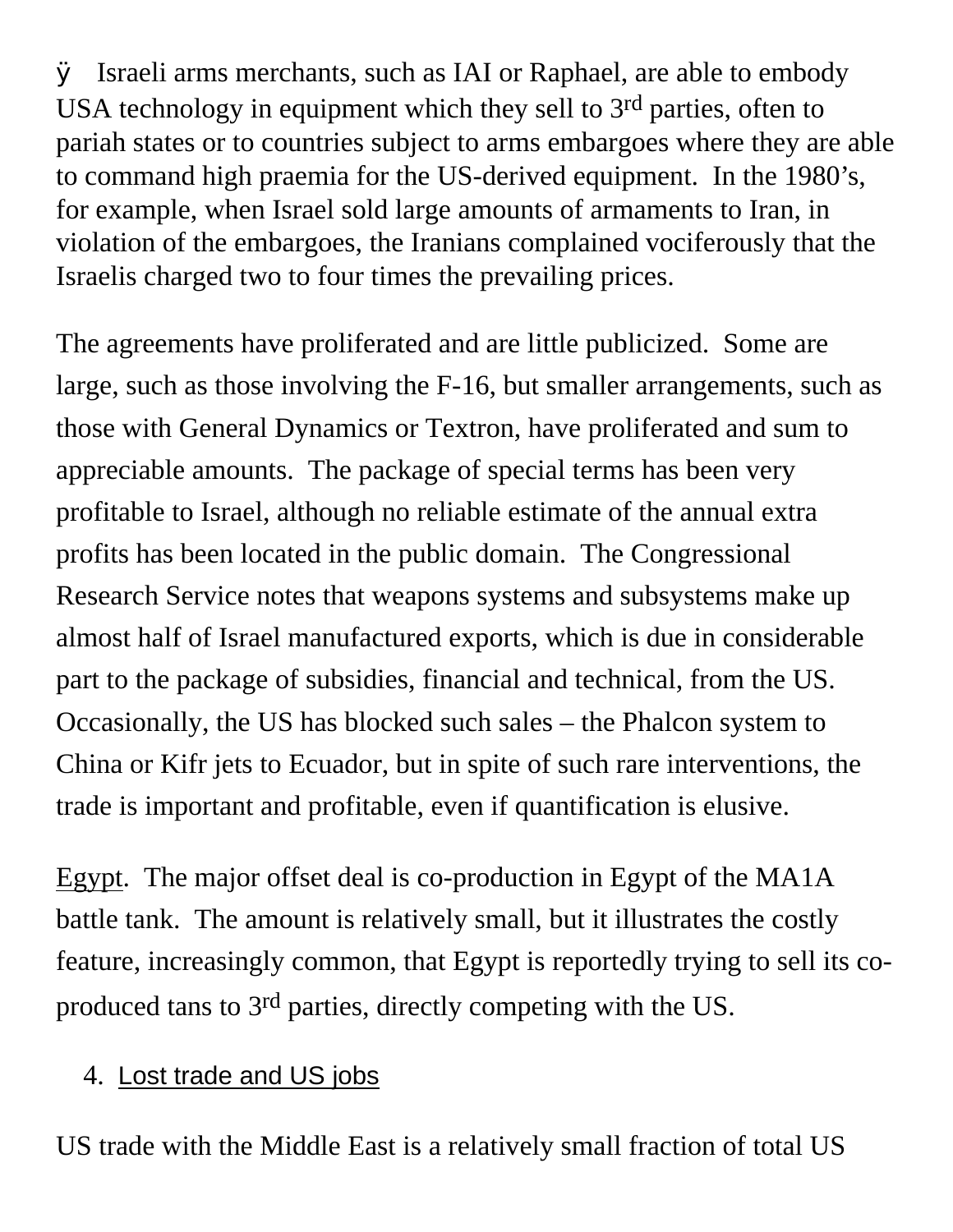trade, but nonetheless several million jobs are at stake. The pattern of US trade with the region is idiosyncratic because customers vary greatly in their ability or willingness to trade or pay. Three categories can be identified:

 $\vee$  Paying customers

Countries such as Saudi Arabia still buy preferentially from the US and pay for what they import.

v Non-customers

Political hostility has all but eliminated the US from certain markets, resulting in loss of trade and export-related jobs.

 $\vee$  Stipendiary buyers

Countries such as Israel, Egypt, and Jordan receive large amounts of aid and – especially in the case of Israel – pay little or nothing for imports from the US.

We examine the trade losses connected with the second and third categories – the non-customers AND the stipendiaries.

(a) Embargoes and sanctions

A major cost to the US has been employment lost through trade policy in the Middle East, especially as a result of sanctions and embargoes. The impact of the sanctions and poor diplomatic relations with four key countries – Iran, Iraq, Libya, and Syria can be measured most readily. A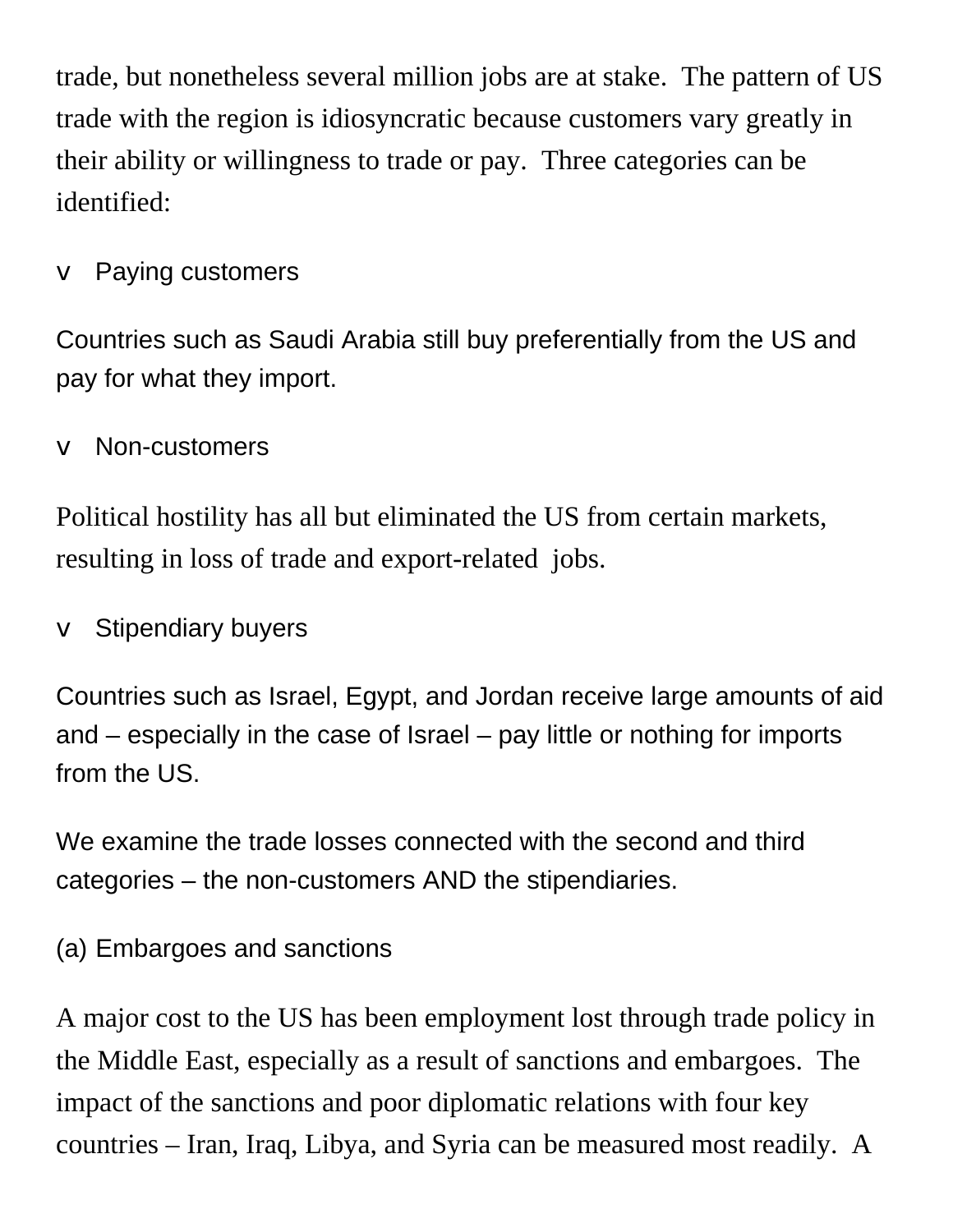useful measure of the lost trade is the difference between the actual share of these four countries' imports from the US and the expected share – "expected" in the sense of the market share captured by the US elsewhere in the developing countries. The US' share in the imports of these countries fluctuates between zero and 3-4%. This signifies a considerable loss in trade and in export jobs, since the US otherwise enjoys on average about 16-18% of the import market of third world countries.

The lost trade in recent years has averaged \$ 5 bn per year, including estimated losses in conventional exports of services over and above the recorded losses in exports of agricultural or manufactured goods. Trade is closely correlated with politics. The dramatic effect of political alienation can be illustrated by the marked turndown in US trade with Iran turned down directly after the revolution. In the mid-1970's, as Iran's income was expanding, Iran imported almost 25 % of its non-military goods from the US. After 1978/9 that figure sputtered between 0 and 5% per year; Figure One shows clearly how "trade follows the flag", except in the opposite sense as intended by Cecil Rhodes when he argued for further British expansions into Africa: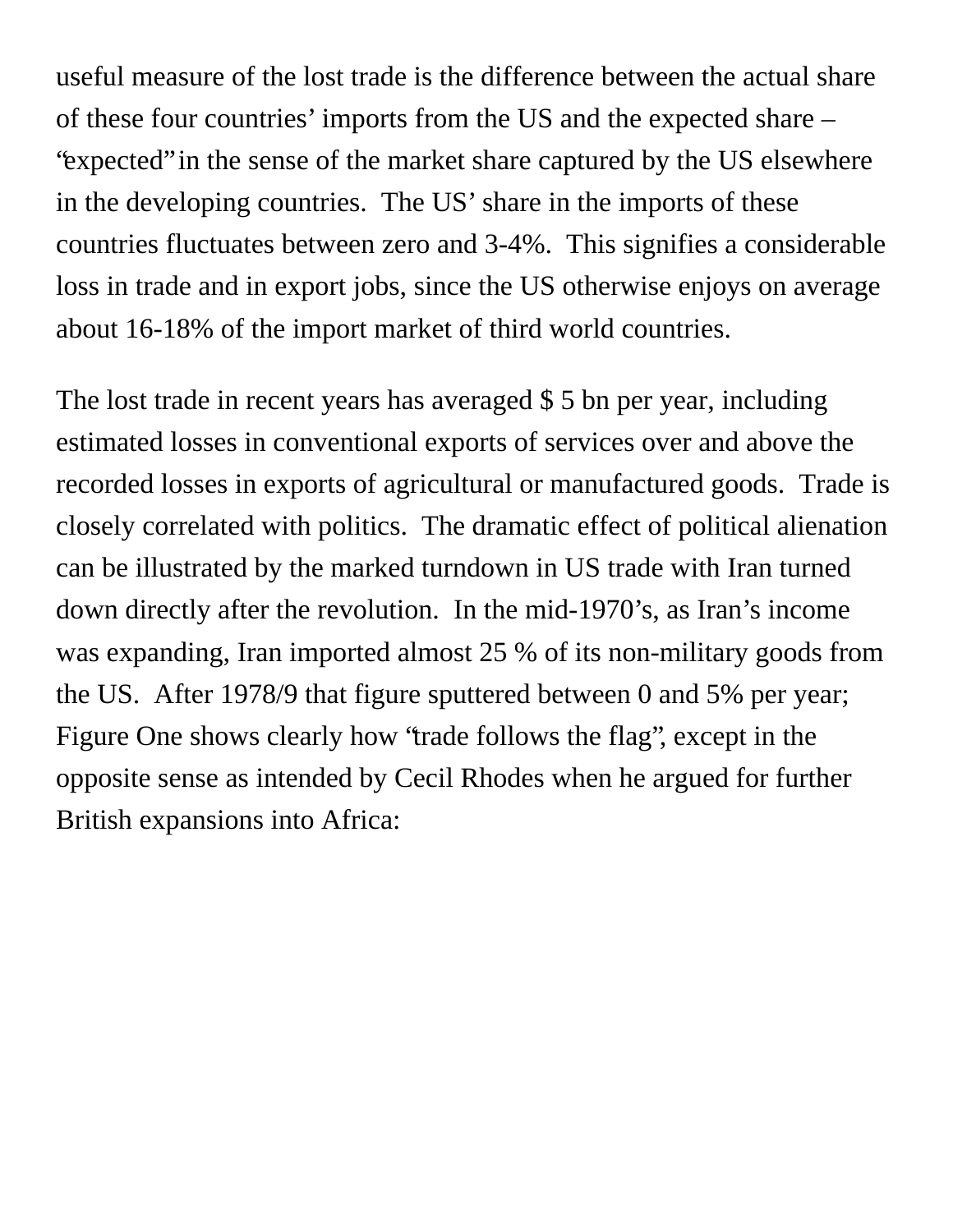

This set of US policies has cost 70-80,000 jobs. About half of the jobs are lost in the export firms themselves, scattered throughout the US, and th e other half are lost indirectly in those industries which supply export firms. Two further factors have affected the balance of job losses – one positively and one negatively. An additional source of lost exports jobs is the absence of US producers from the agricultural trade. Both Iran and Iraq are potentially large and g rowing markets for US agricultural exports, particularly wheat, corn, and rice where the US export advantage is significant. The \$2-4 billion agricultural market is not reflected in the above figures, and the actual job loss is 10-25,000 higher – most of which are concentrated in the Middle Western farm states. On the other hand, positively, part of Iraq's oil revenues have in effect been shifted to Saudi Arabia, which imports proportionately more from the US. This shift has partly offset the jobs lost from the lack of direct trade with Iraq, but will decline in such measure as Iraq regains its former OPEC export quota.

(b) Trade-aid imbalance: Israel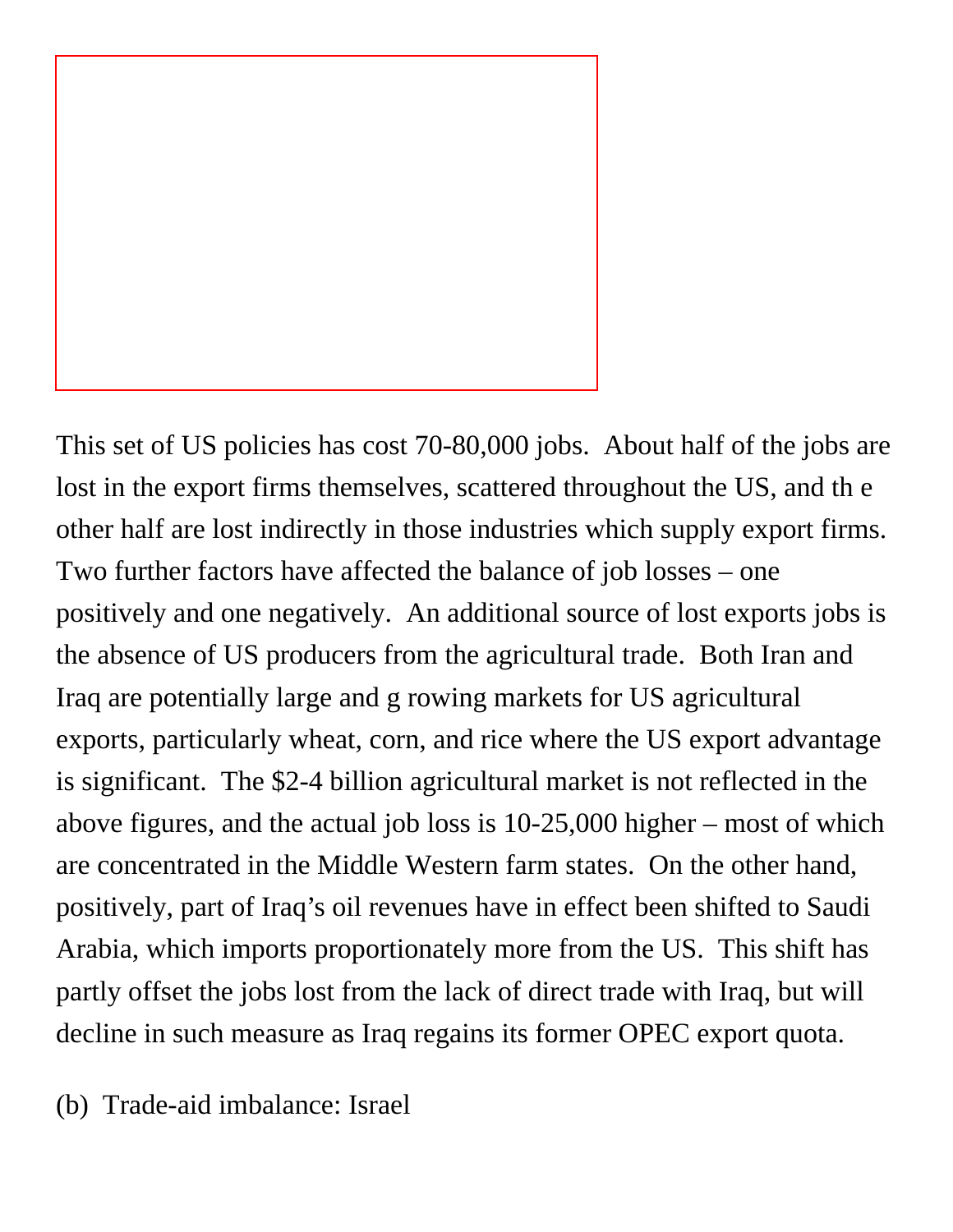A second material loss in US jobs results from a curious asymmetry in US trade with Israel. The US subsidizes Israel with some \$ 4-plus billion per year in direct aid (public and private), yet Israel imports disproportionately little from the US. To the contrary, it runs a strong trade surplus with the US, while sustaining a trade deficit vis-à-vis the European Community. In other words, US aid to Israel effectively finances Israeli imports from the EC. The effect is exacerbated by the fact that Israel does not pay for what it imports from the US, so that the aid-trade imbalance is even more unfavorable to the US.

In the year 2000 the trade imbalance (exclusive of aid) was more than \$ 5 billion in Israel's favor and against the US. Israel imported \$6.6 bn in goods from the US, but aid covered some \$ 4-4.5 bn of that volume of trade, so that Israel actually paid for only about \$ 2 bn in goods from the US. Since the US paid almost \$12 billion for imports from Israel, the net imbalance against the US was more than \$ 9 billion. Another 100,000 plus man-years were lost in connexion with the loan guarantees discussed earlier, but are not included in aid-trade imbalance calculation.

This policy alone costs the US another 125,000 jobs per year. The disparity has been increasing in recent years. In 19994 the aid-trade imbalance was about \$5 billion; it has almost doubled since then. The usual explanation is that the Free Trade Agreement between the US and Israel, negotiated in the mid-1980's, permits free Israel access to US markets, while Israel is still able to tax or otherwise restrict US goods. The EU, on the other hand, where there is no significant Israeli lobbying activity, has been able to protect itself against such discrimination and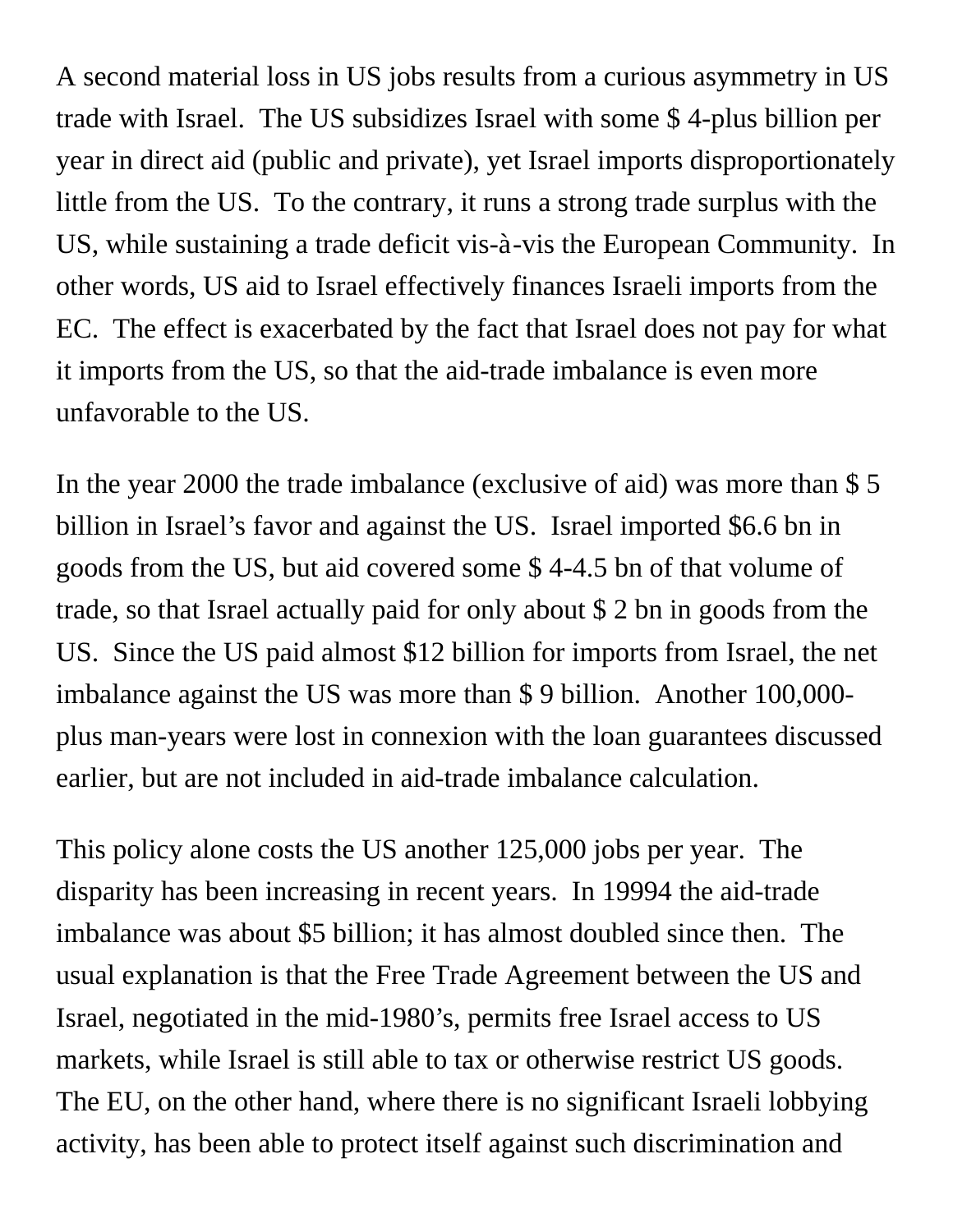therefore is able to maintain a trade surplus.

A similar effect is observed in the case of Egypt – it, too, imports from the US less than would be indicated by the levels of US aid. The effect however is numerically rather small, and it may indeed be offset in reality by the fact that much of US aid to Egypt consists of fees paid to US consultants. Such return flows are not reflected in the trade statistics, so that the job loss in the case of Egypt may be numerically negligible.

#### © Blocked trade

Further trade losses have resulted from large deals, over and above the routine trade patterns, which were blocked politically and thus lost to US suppliers. Several instances have been well-documented. One was a very large arms sale to Saudi Arabia which was lost in the mid-1980's because the Reagan administration was unable to resist pressures from the Israeli lobby. The Saudis wanted to purchase – and pay for  $-$  a large contingent of F-15 fighter aircraft, together with the related support, training, and maintenance services. The contract, including anticipated renewals and supplements, was estimated to have aggregated some \$40 billion over a ten-year period.

Israeli opposition prevailed, the US could not sign the contracts, and the UK firm, British Aerospace ("BAe") won the contract, offering what the Saudis believed to be lower-quality aircraft. The multi-billion dollar package came to be known as the "Yamamah Project". The Saudis negotiated a quasi-barter deal with the UK, whereby certain volumes of oil production were dedicated specifically to pay the British suppliers, an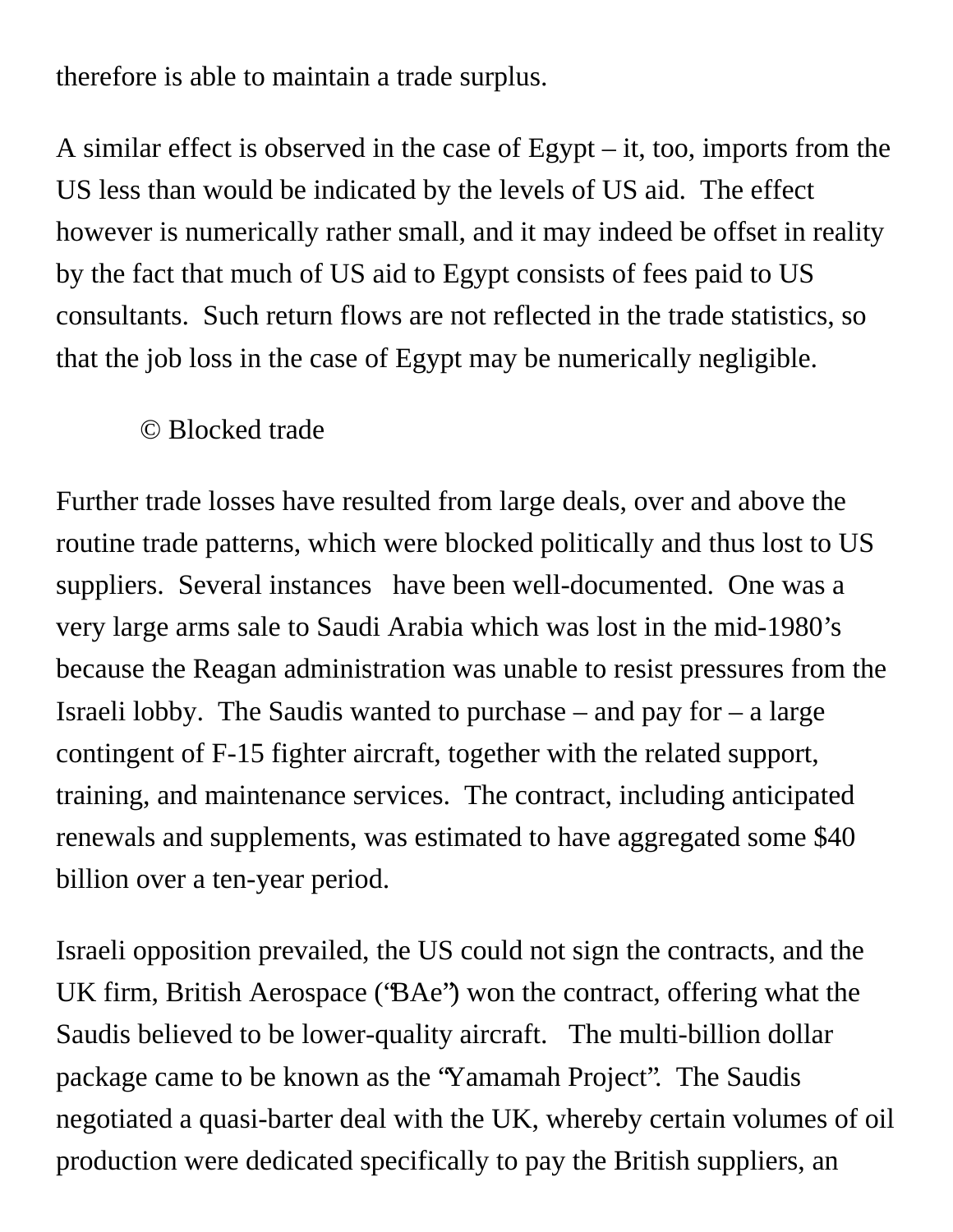arrangement which caused occasional contretemps as oil prices fluctuated. Nonetheless, the project proceeded, evolving somewhat as specifications changed, and has proved critically lucrative to BAE and the British aerospace and military industries.

The cost to the US aerospace industry and its suppliers was considerable. Approximately 800,000 man-years of employment were lost. But a further unintended consequence has been the fact that US defense manufacturing capability was also reduced – production lines might have been extended but were not. Collaterally, subcontractors were obligated to retrench, a familiar phenomenon when major extensions of existing production lines are not realized.

A second major loss occurred in Libya. There, too, the US was forced, again largely due to Israeli pressure exerted via Senator d'Amato, to abandon participation in a large project in Libya. This entailed designing and constructing the massive irrigation system known theatrically as the "Great Man-Made River". The project consisted of two dual water pipelines running from the central Libyan Sahara to supply municipal and agricultural water on the Mediterranean coast. In this instance, Senator d'Amato of New York served as the point man for the Israeli lobby in quashing US involvement. It involved fabricating and laying 4,000 kilometers of 4-meter diameter pipe of a type which hitherto had been manufactured primarily in the US. The entire operation was transferred to the UK, which rejoiced in the boost to its engineering industry. The US lost the design and engineering work, the supervisory work in the field (construction itself was subcontracted to Ah Dong, a Korean firm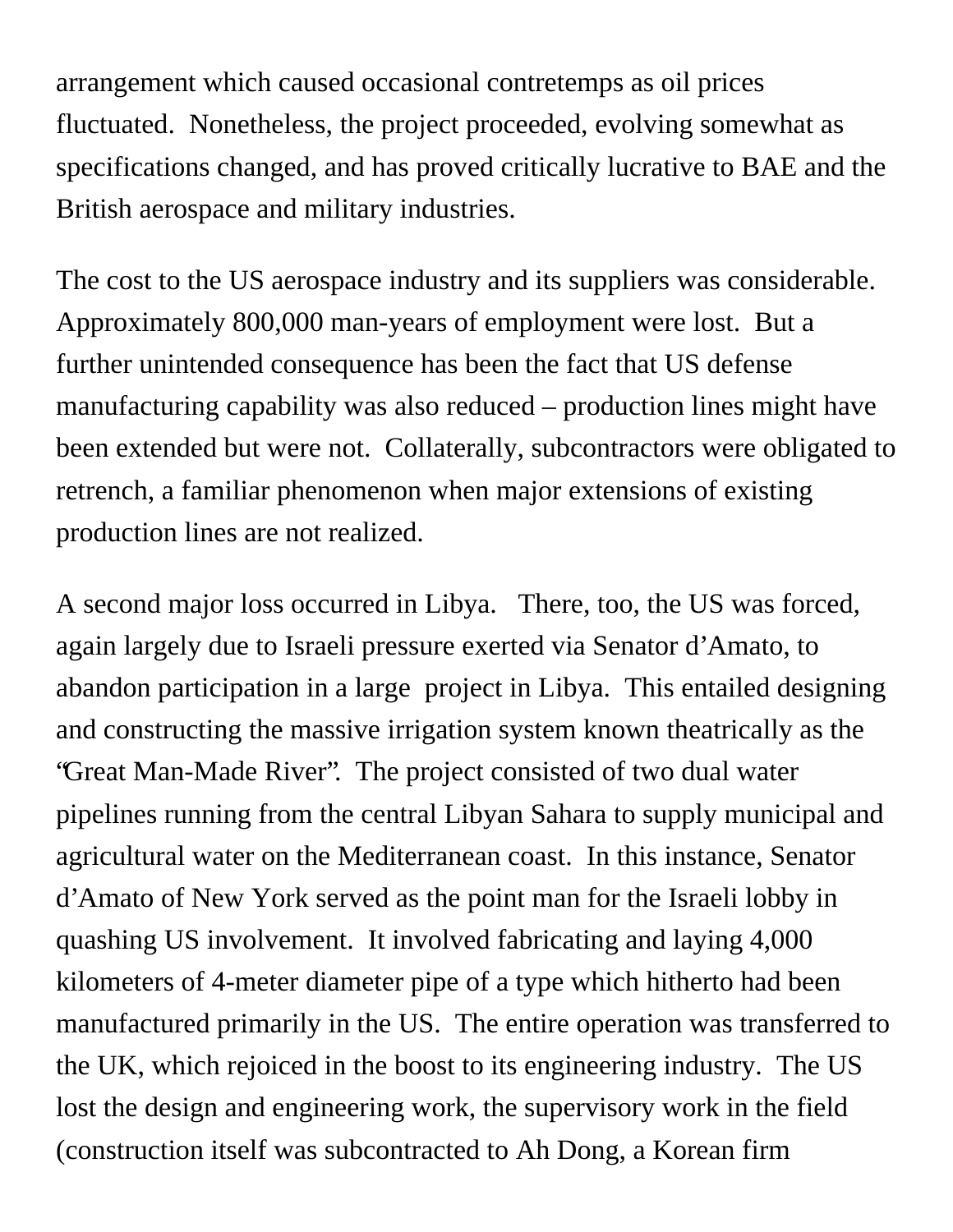connected to its military industry), and several billion dollars in sales of heavy-duty construction equipment. Instead of Caterpillar and other US hardware, the vehicle park became windfalls for Korean and Japanese firms such as Komatsu and Daewoo. The job loss in this case can be only roughly estimated but came to more than 25,000 man years.

#### (d) Incremental arms sales

One policy did produce tangible economic benefits – the close relations to the southern Gulf states, especially Saudi Arabia. That region has been a major market for the US armaments industry, thanks to an active export promotion policy. These exports differ from commercial exports in that the political motivation and correlations are explicit. This part of US trade with the region is incremental and policy-driven. That being said, it is important to note that arms exports fall into two categories:

#### Paying Customers:

Saudi Arabia, Kuwait, and the United Arab Emirates. These three major customers usually pay the equivalent of cash, sometimes have made advance payments on new systems, and therefore such sales represent net gains to the US economy.

#### Stipendiary states:

These are the offtakers of US military equipment which either do not pay at all – Israel and Egypt – or which receive concessional financing and may indeed ultimately be granted forgiveness of the military loans, the case of Turkey.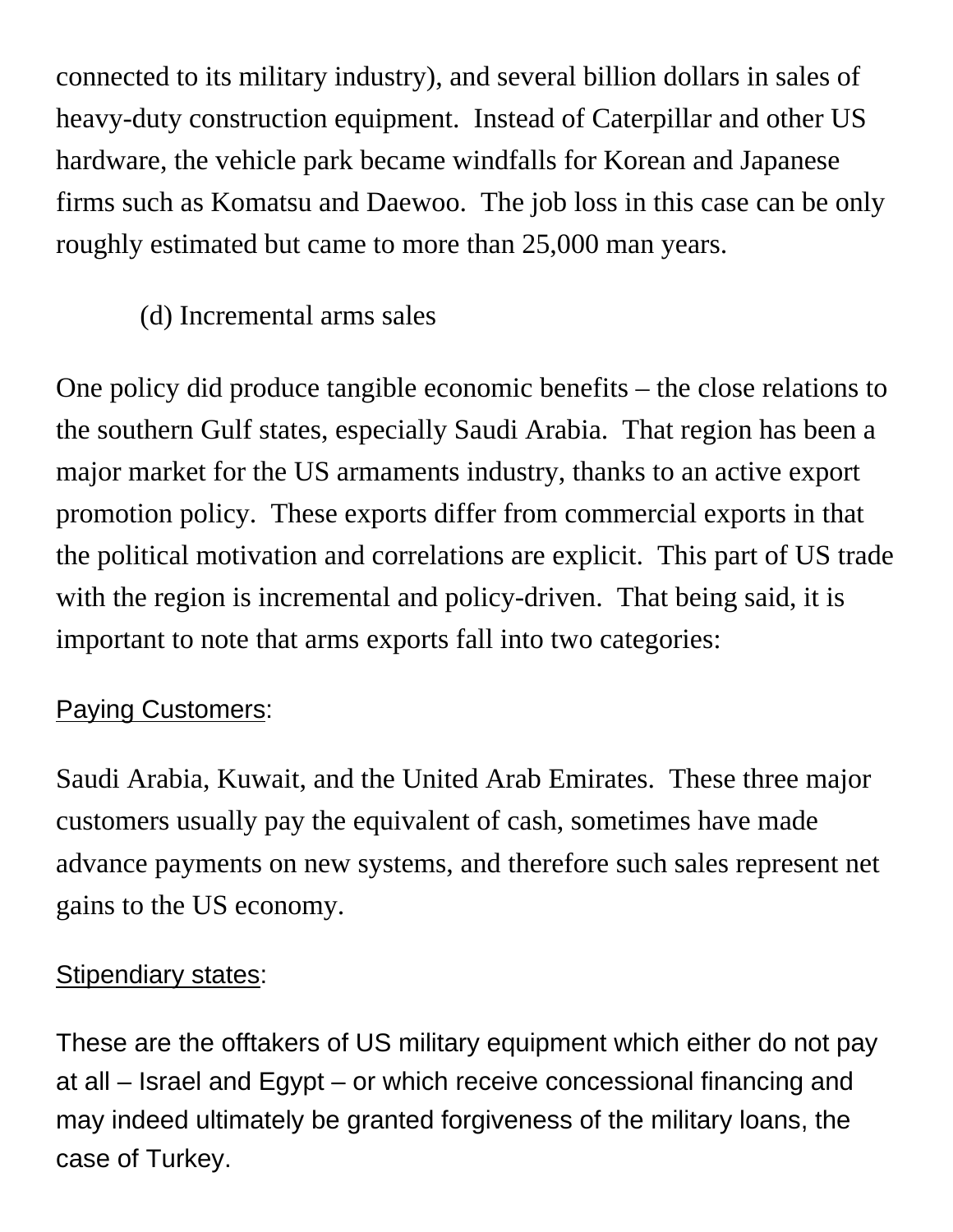The three paying customers have contributed significantly to the US trade balance since the mid-1970's, when such sales began to become important, growing pari passu with increased oil revenues and intensified regional hostilities. Between 1990 and 2000 the three clients purchased \$ 43 bn in US equipment or financed military construction contracts:

Weapons Sales and Export Jobs:

M.E. Paying Customers

```
Sales ($ bn) Jobs (man-years)
```

| Saudi Arabia | \$35.1 | 490,000 |
|--------------|--------|---------|
| Kuwait       | 5.6    | 78,000  |
| U.A.E.       | 1.6    | 22,000  |

Incomplete data suggests that the they purchased comparables volumes in the period 1980-1989, so that the incremental employment impact is probably close to double the figures tabulated above. The Gulf states have begun to require "offsets" for such contracts. However, the offsets requirement is inflated by a "multiplier", so that the actual net effect is often only a small fraction of the contract value.

#### 5. Energy Autarky: Project Independence

Another major source of expense was the search for "Energy Independence". Imports of oil from the Middle East were suddenly recognized as insecure, and the US responded over time with a broad-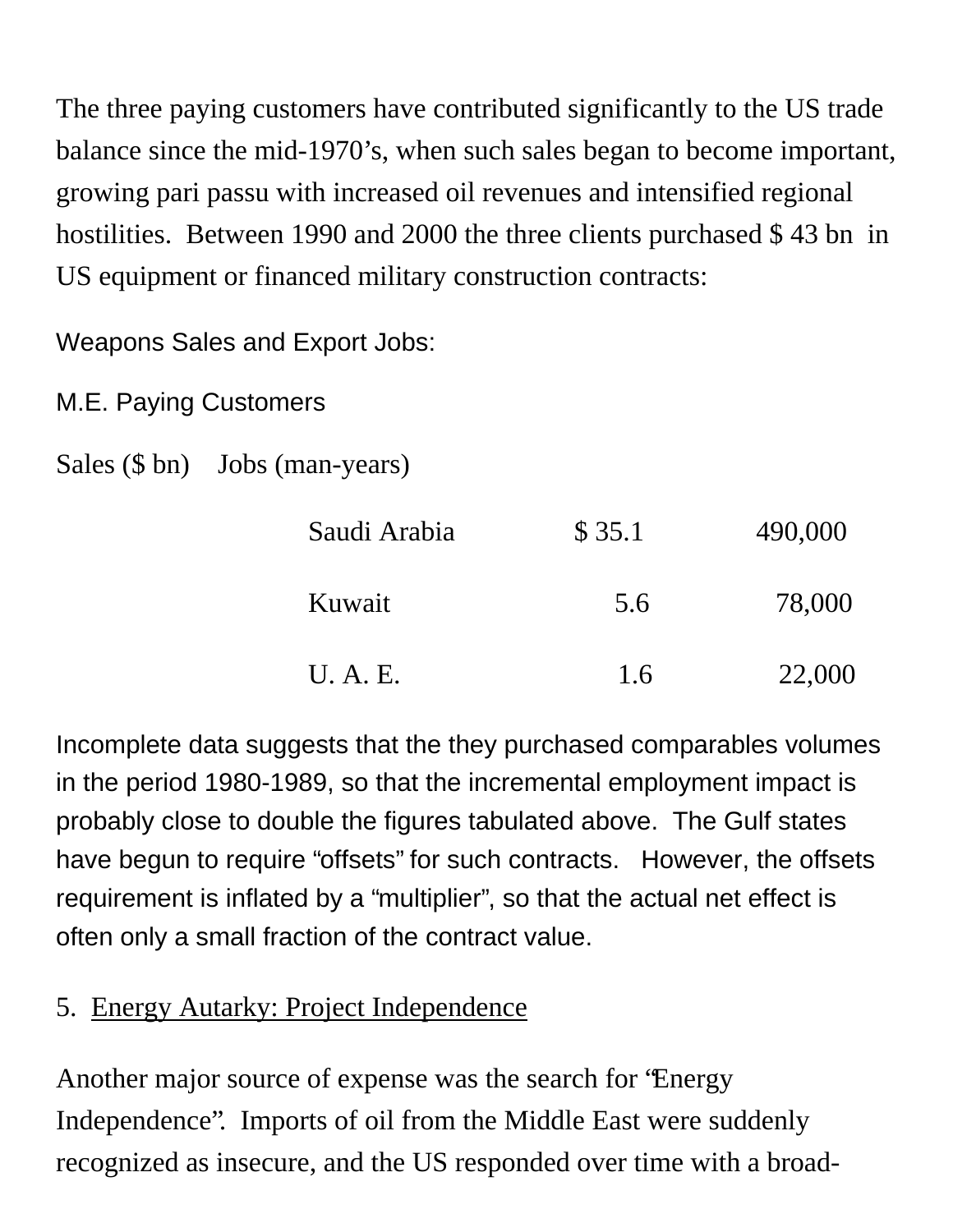spectrum effort to develop alternative sources of energy. The shock of the Arab oil embargo of 1973, and the recognition that Israel was exposed to the Arab oil weapon, galvanized massive and manifold efforts to subsidize domestic or non-ME sources of energy.

Thus, subsidies for non-Gulf energy sources became an integral part of US policy towards the Middle East. The costs proved to be larger than originally envisaged, while the results – in terms of reducing oil imports from the ME – proved to be disappointingly meager. An overview of Project Independence has not been located, but anecdotal evidence illustrates both the magnitude of the costs and types of failures experienced as the "Project" was increasingly preempted by industry lobbies who were able to use the rationale of energy security to create valuable subsidies for their own enterprises.

(a) Gasohol

A prominently expensive program designed to increase energy independence is the set of subsidies for gasohol. This is a mixture containing 90% oil-derived motor fuel and 10% ethanol (ethyl alcohol), which in the US is produced from corn. This program, enthus iastically received in the corn-growing states, resulted from the joint efforts of the Israeli lobby, some of the self-styled environmentalist groups, and the Archer Daniels Midlands Corporation ("ADM"). ADM is the largest single manufacturer of fuel-grade ethanol and a major contributor to campaign war chests of both parties. More recently, justification for expanding the subsidy program – quintupling the target to 5 billion gallons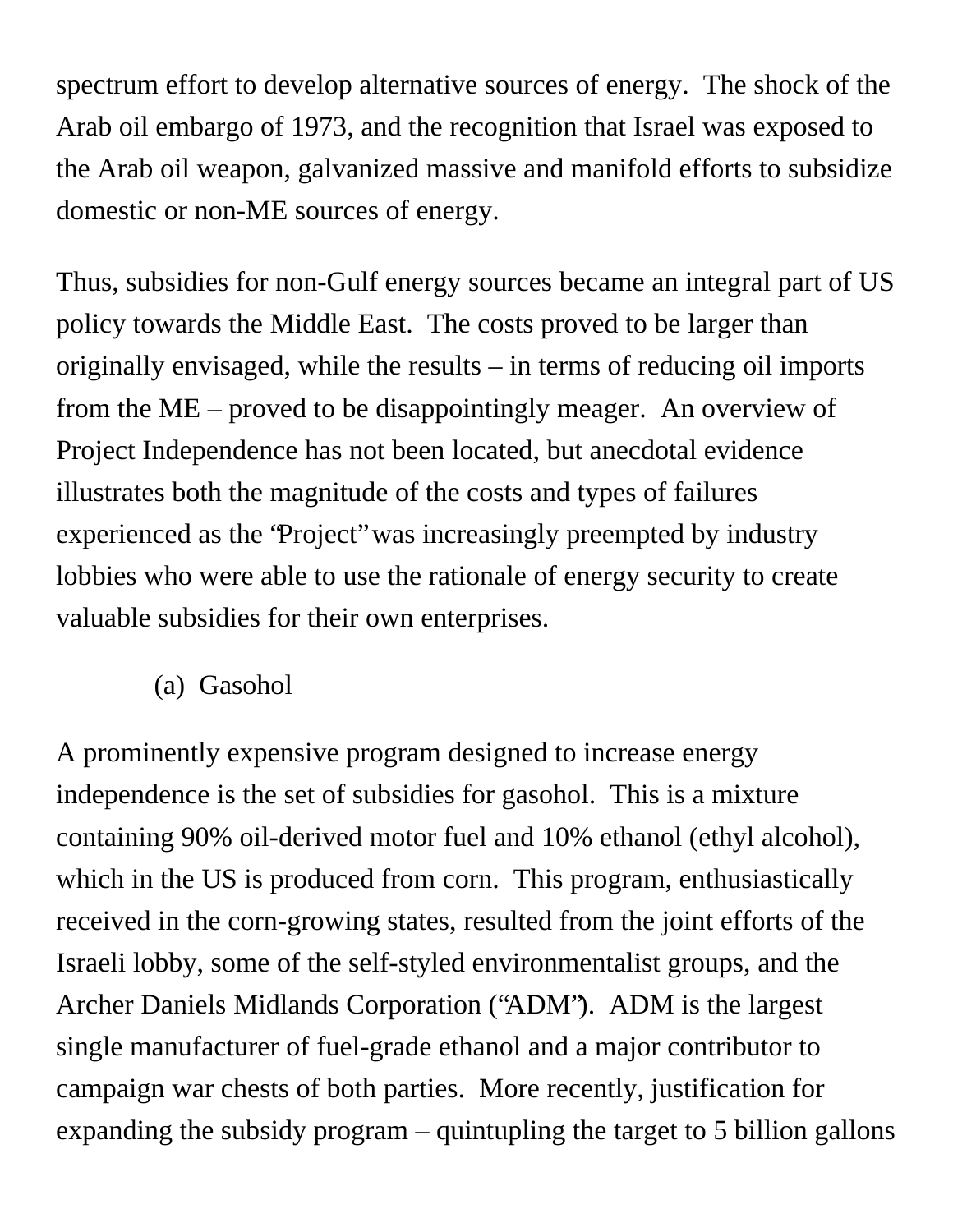per year – has been based upon the role of ethanol additives in reducing certain automotive emissions.

<span id="page-24-0"></span>Ethanol is indeed renewable and it is unequivocally 'home-grown''. [3] The drawback is its very high cost, which requires commensurately high subsidies. The target was 1 billion gallons per year of gasohol – equivalent to new production of about 100 million gallons per year of ethanol, an objective which was indeed achieved. Current production is close to 1.5 billion gallons per year. The two largest elements of subsidy have been exemptions from Federal and local (state) taxes on gasohol fuel. The Federal exemption most recently has been 5.3 cents per gallon. But, since gasohol contains only 10% ethanol, the subsidy for the ethanol itself came to \$0.53 per gallon. Ethanol has only two-thirds the energy value of gasoline, so the Federal tax exemption equates to a subsidy of about \$33 per barrel of oil equivalent. Corn-producing states typically also exempt gasohol, so that the joint subsidy has exceeded \$50 per barrel of oil equivalent (more in the earliest years). Investment tax credits and other incentives also added to the subsidy, but an overview is not available.

The total subsidy per barrel is very large – more than twice the average price of a barrel of oil. Currently, based upon production of 1.5 billion gals/year, the minimum estimate of the total annual subsidy is about \$ 1 billion per year. The cumulative subsidy since inception probably exceeds \$25 billion. Since production of ethanol is energy-intensive, and since equivalents can be manufactured from domestic natural gas, the effect of the program in reducing oil imports has been minimal.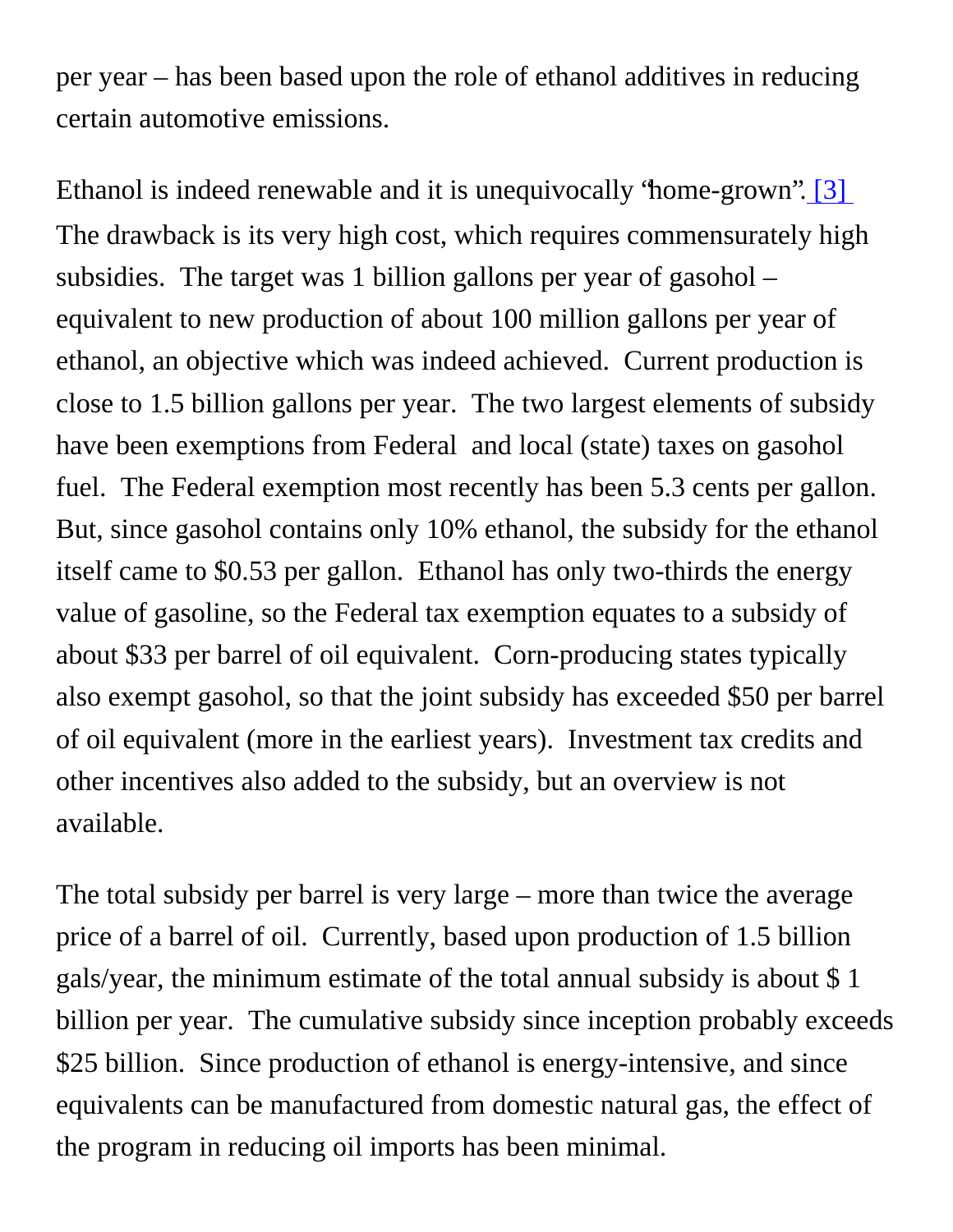#### (b) "Unconventional natural gas"

<span id="page-25-0"></span>Another subsidy evolved in order to encourage production of marginal domestic gas reserves, especially those in formations where gas wells flowed at uneconomically low rates ("tight" gas reservoirs or gas extracted from coal seams)[. \[4\]](#page-40-2) The subsidy, disbursed as a tax credit, is large in relation to average wellhead prices for gas – approximately \$1.25 per thousand cubic feet ("mcf") as compared with annualized wellhead prices ranging between \$! and \$3.

This subproject of Project Independence has been technically successful, but economically and strategically dubious. Much of the new gas in the US is produced from such submarginal fields, thanks to the subsidy. The annual cost has now surpassed the billion dollar a year mark. This is a deadweight cost to the economy, because the subsidy encourages genuinely higher cost production.

The impact upon imported oil is all but nil. Incremental gas in the US either competes with "secure" gas imports from Canada or substitutes for domestic coal. Since little oil is used to generate power, new gas does not substitute for oil, imported or domestic, except under rare, special circumstances. Hence, the \$20-plus billion spent on these subsidies (tax credits) have contributed naught to enhanced energy security.

(c) Government R&D expenditures

for high-cost energy sources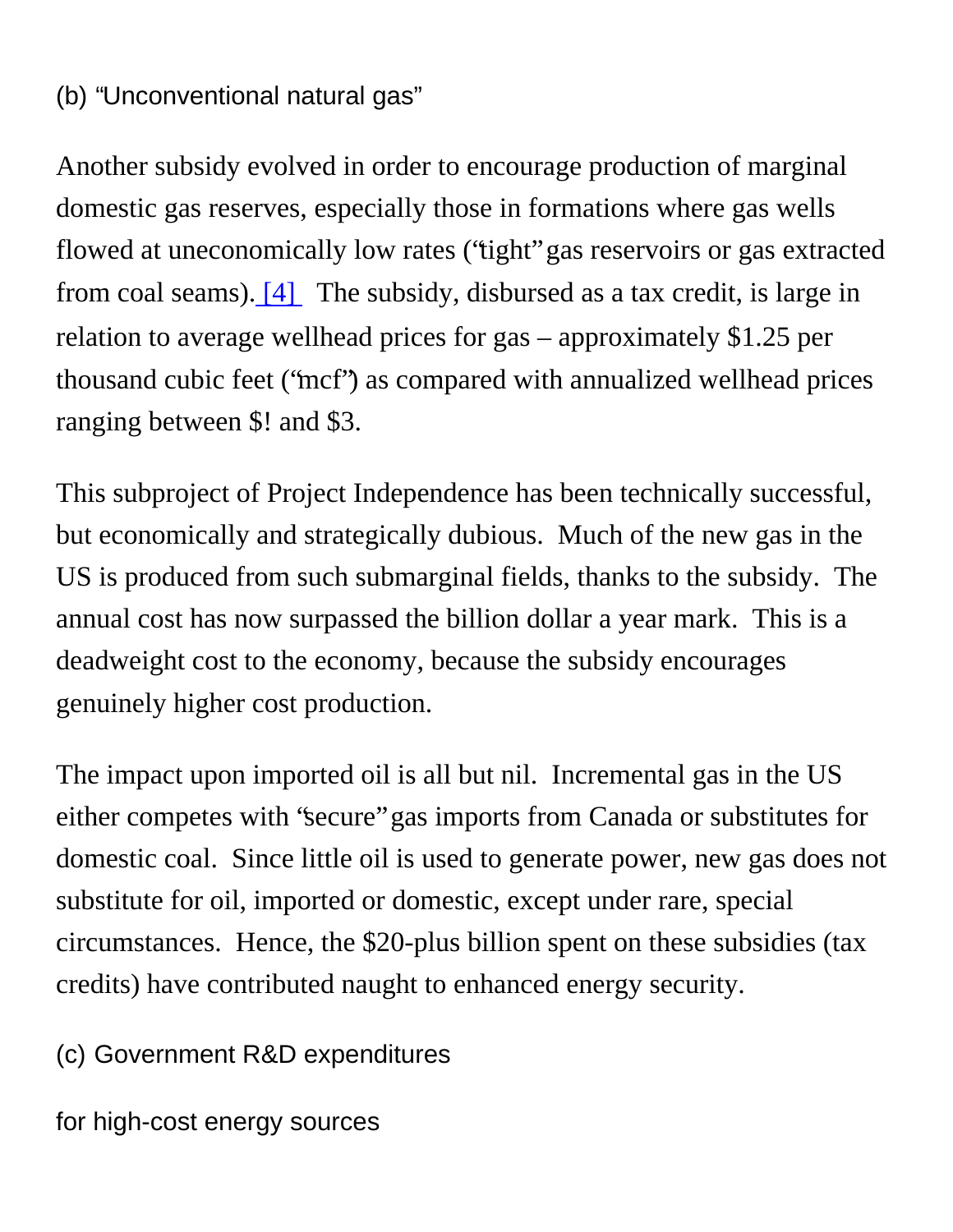Another large component of energy independence costs has been the extensive support, both at Federal and state level, for "unconventional", non-oil sources of energy. The budget also includes subsidies for highcost oil – "enhanced oil recovery" projects. The total reported subsidies by the Federal government for sources such as solar or wind energy, but excluding outlays for nuclear power, has averaged some \$ 5-6,000 million per year since the 1980's. That is only part of the support for noneconomic energy. The published figures are misleading because of biases in both direction. The data omit large subsidies which are not juridically classified as such (understatement), but do include tax incentives, such as accelerated depreciation, which apply to all industries and are not specific to energy (overstatement). DOE/EIA published two studies purporting to reconcile total expenditures – we estimate here that the likely level is at least \$5 billion per year, excluding nuclear or fusion research programs. However, this estimate is at best provisional and illustrative. The twentyyear total, only approximately corrected for inflation and shifting programs, and without any allowance for interest, comes to \$ 100 bn. The real total cost of all programs characterized as part Project Independence, federal and state, plus those which are off-budget, is certainly very much higher – but, it must be repeated, only some of the projects had any impact upon oil imports.

(d) Electric rate "subsidies"

A very large block of incentives for renewable energy has been hidden in the structure of electricity rates charged by regulated utilities. States, especially California, have offered subsidies of their own, usually covertly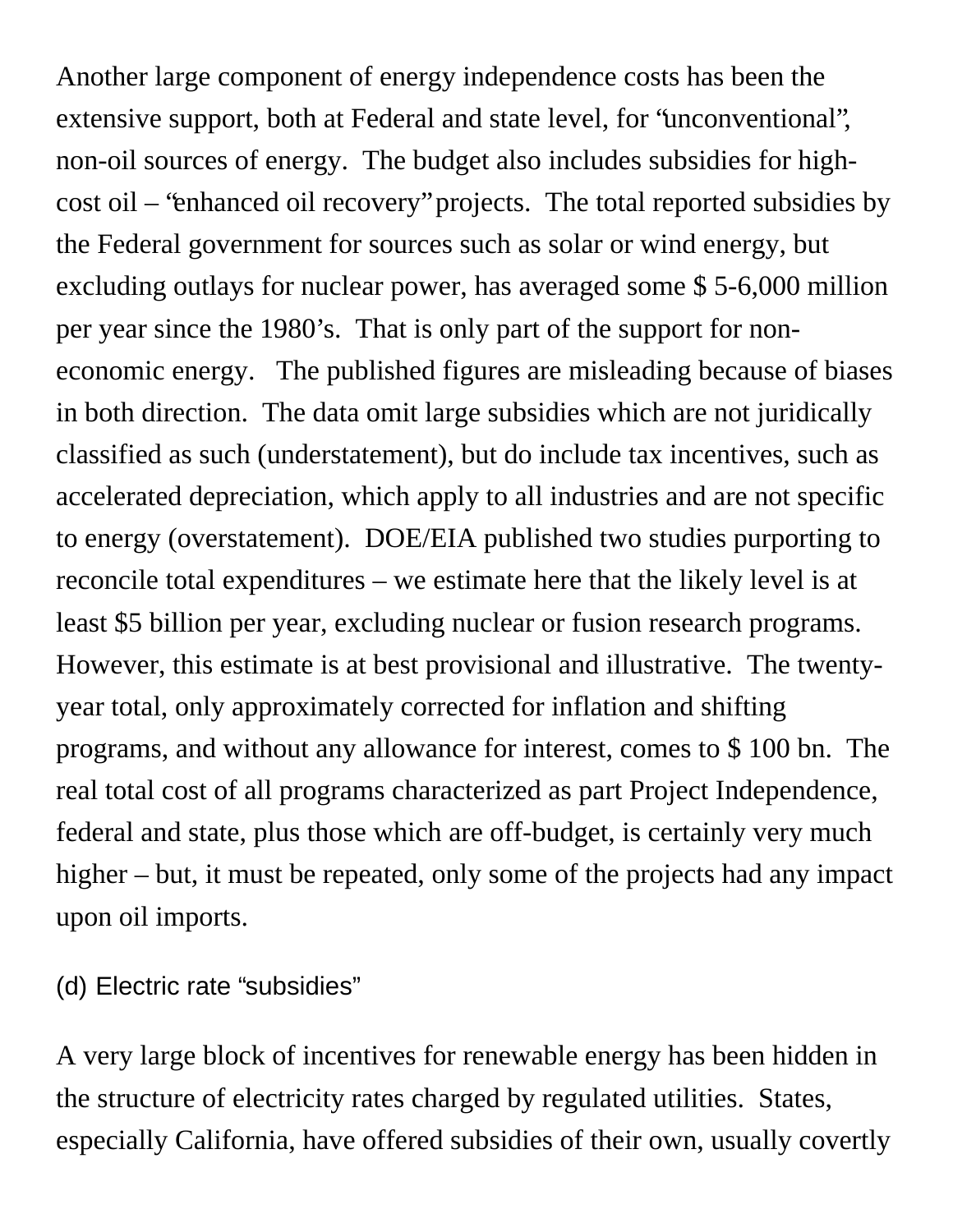by requiring regulated electric power companies to buy such power at rates well above market levels. For example, the subsidy for windgenerated electricity is an extra price surcharge of 1.5 cents per kilowatthour, plus possible state subsidies in addition. This sounds small, but is equivalent to almost \$20 per barrel of oil equivalent, to which must be added a remarkable array of other tax credits and special power rates.

This program, too, added little to energy security, because subsidized wind power or solar electricity has typically substituted for domestic coal or imported Canadian gas, just as has been the case with the "tight gas" program. The subsidies created bonanzas for a handful of quick-footed entrepreneurs, but savings in oil imports have been negligible, since the plants displaced very little oil.

#### (e) Overall assessment

Tens of billions in subsidies were indeed disbursed ostensibly to substitute for imported, insecure oil from the Middle East. The examples above are illustrative, not comprehensive, but three of the illustrative examples aggregate to a subsidy figure of at least \$50 billion. Several common features have been pervasive:

v "Energy Security" quickly became the rationale or cover for entrepreneurial opportunism. The programs were coopted by domestic lobbies.

 $\vee$  Programs increasingly contributed little to reducing oil imports.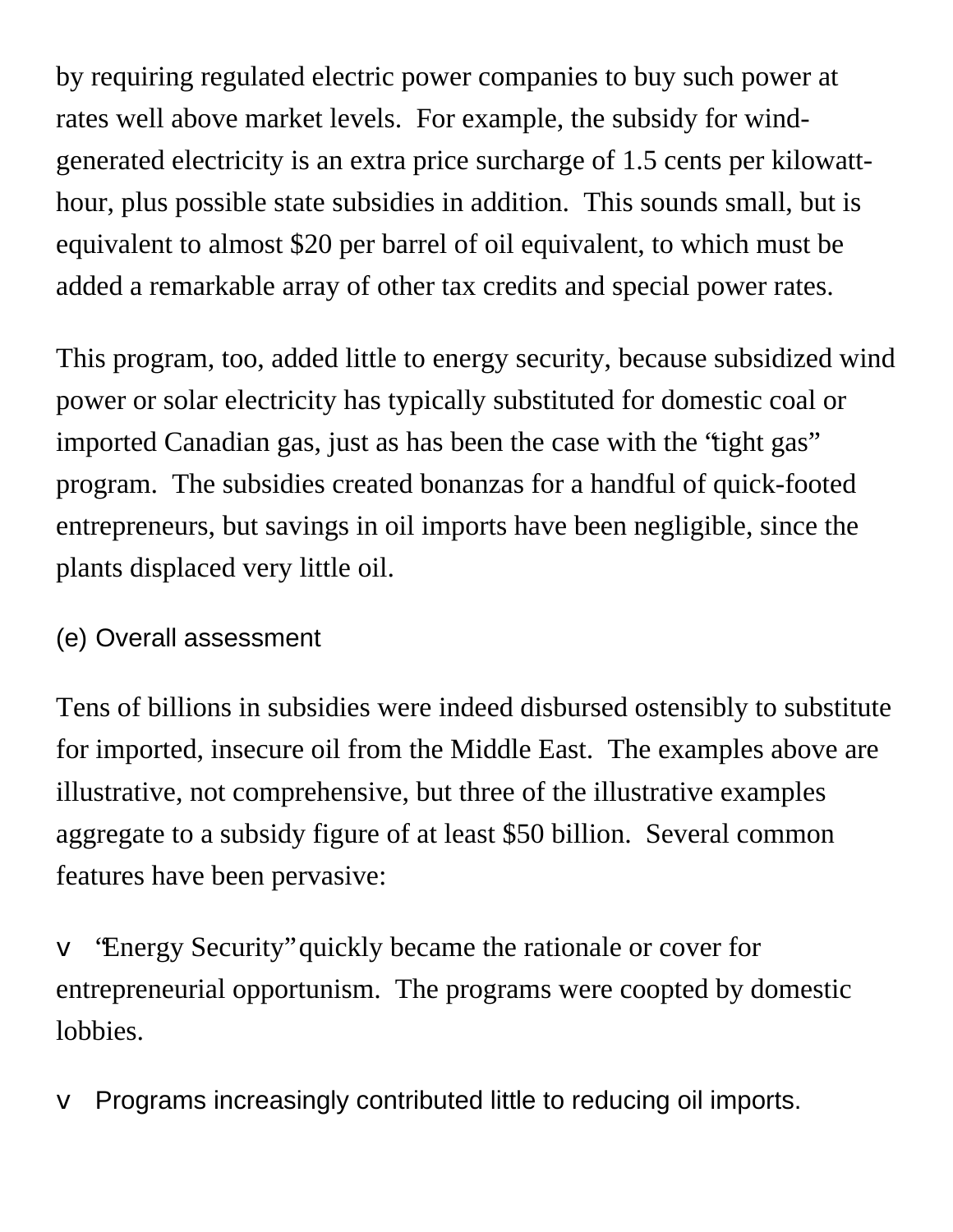$\vee$  Costs were in most cases hidden from consumers through the device of tax credits or "rolled-in" pricing of high-cost supplies.

v

 Some programs – such as the mandated improvement in automobile gasoline mileage ("CAFE") – did produce real savings in fuel consumption and therefore did reduce oil imports, but it is argued that costs of the more complex engines and construction more than outweighed the costs of fuel which were saved. Subsidized weatherization of homes also saved energy – largely gas or coal – and fuel cost savings did offset in part the very high costs, but, again, little reduction in oil imports was in fact realized.

A bare minimum estimate of budgeted Federal subsidies, but excluding hidden subsidies or mandated regulations affecting energy use or consumption, can be derived from DOE/EIA reports and comes to a barebones figure of \$ 100 bn.

#### 6. "Defense of Gulf Oil"

"Protecting" Gulf oil supply and suppliers is often mentioned as a major cost to the US taxpayer. Quasi-journalistic sources have claimed that the real cost to the US of a barrel of oil from the Gulf is \$90 or more, once the costs of military support are reckoned in[. \[5\]](#page-40-3) Identification and quantification of these costs raise a number of conceptual and definitional issues:

<span id="page-28-0"></span> $\emptyset$  Does the US presence secure that oil – or, quite to the contrary, does that presence increase the risk of conflict or interruption of supply?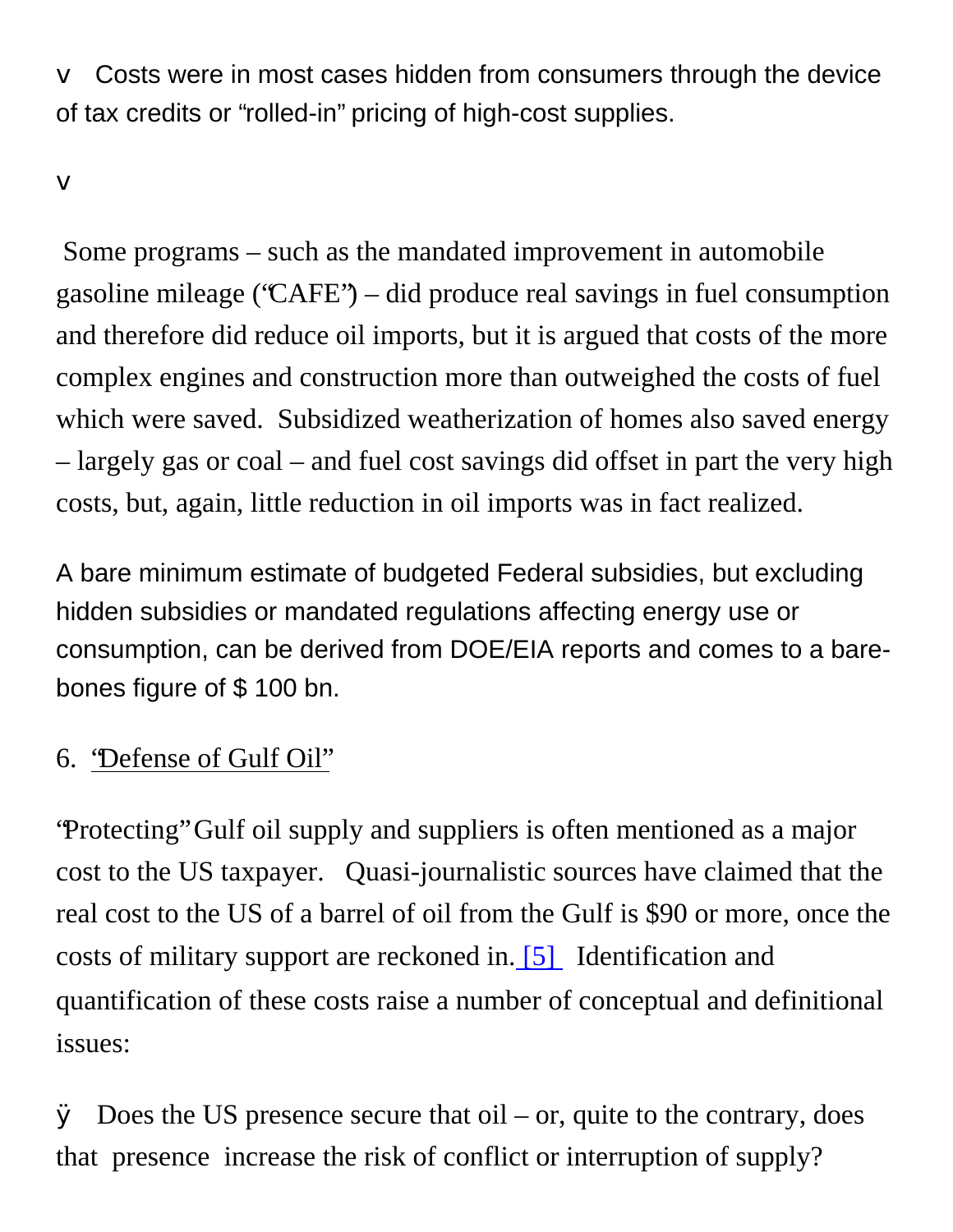$\emptyset$  What fraction of any such costs are still borne, overtly or covertly, by local states, especially Saudi Arabia?

 $\emptyset$  Which of the operations would be carried out quite independently of current threats or perceived risks to oil supplies?

A published estimate for the cost of operations in Southwest Asia from DOD sources is available for the period 1980-1990. The Department of Defense calculated that \$27.2 bn (\$ 40.8 bn 2001\$) had been spent during that decade to maintain the US military presence in the region. DoD added that a further \$273 bn ( \$407 bn in 2001\$) had been expended in support of that presence.

<span id="page-29-0"></span>The GAO report, which reviewed these claims, scaled down the estimates considerably[. \[6\]](#page-40-4) First, of the \$27.2 bn, about two-thirds represented the cost of maintaining the carrier task force based out of Diego Garcia. GAO noted clearly that this mission would have been supported for other geopolitical reasons in any event, and indicated that at least \$16 bn of the reported outlays were in fact not specific to the Middle East. Second, the much larger figure of \$273 bn also represents programs or activities which were not specific to Southwest Asia or the Gulf – these represent equipment or readiness costs for resources would "could have been available" to CENTCOM in even of need. Only a fraction might be attributable to incremental needs to protect the Gulf. We estimate the net figures at \$ 2 bn (2001\$) per annum, absent better data.

More recently only anecdotal costs have been cited, ranging typically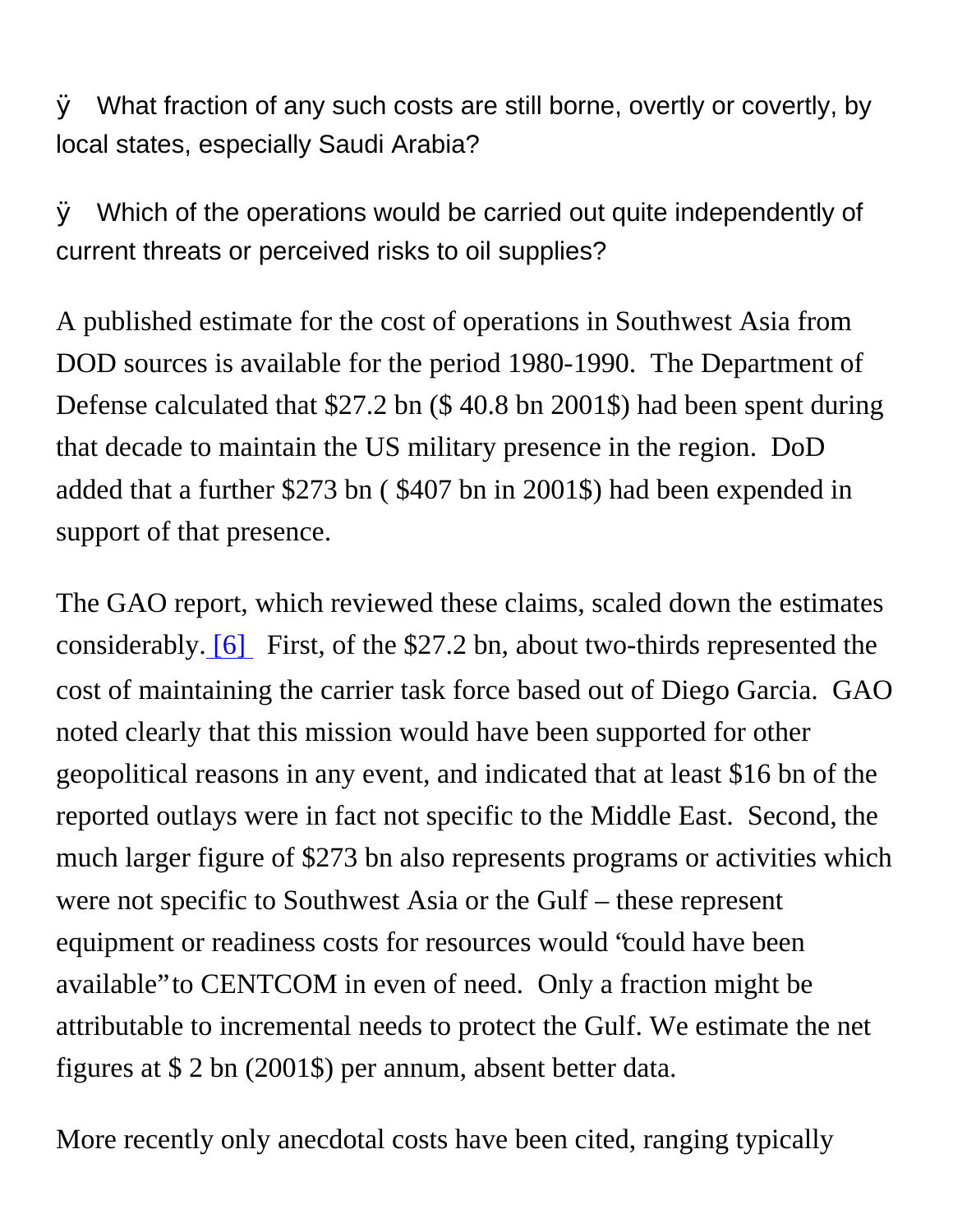between \$35 and 50 billion per year. These figures, too, are suspect. The total defense budget lies between \$350 and 400 bn. If credence is given to the claims of \$35-50 bn, that implies that the relatively modest ongoing operations in the Gulf consume ten percent or more of the total annual defense expenditure. This is implausible, given the force levels in the area – some 20,000 personnel -- and given the fact that, as before, many of the outlays are not incremental – i.e. the troop levels would have been maintained in any case, but garrisoned elsewhere, just as the base at Diego Garcia – while critical for future gulf actions, still serves other strategic objectives which would justify its status anyway.

The current level of expenditure for the Gulf is therefore a 'guestimate" – absent better information we report a figure for the incremental costs of \$ 2 billion per year, discounting heavily the claims for larger figures where the burden of proof must be reversed. This figure, however, does not include any new costs associated with the build-up for the possible attack on Iraq.

# **7. Summary**

Policy in the Middle East has been very costly to the US, as well as to the rest of world. The cost of US policies in the region has accumulated to over \$ 2,500 billion – measured in dollars of the year 2001 -- an amount greater than the cost of the Vietnam war. See Table for an approximate breakdown. This figure underestimates the costs because certain classes of expenditure have been left unquantified. In particular, no reliable figure is available for the costs of "Project Independence", the US' effort to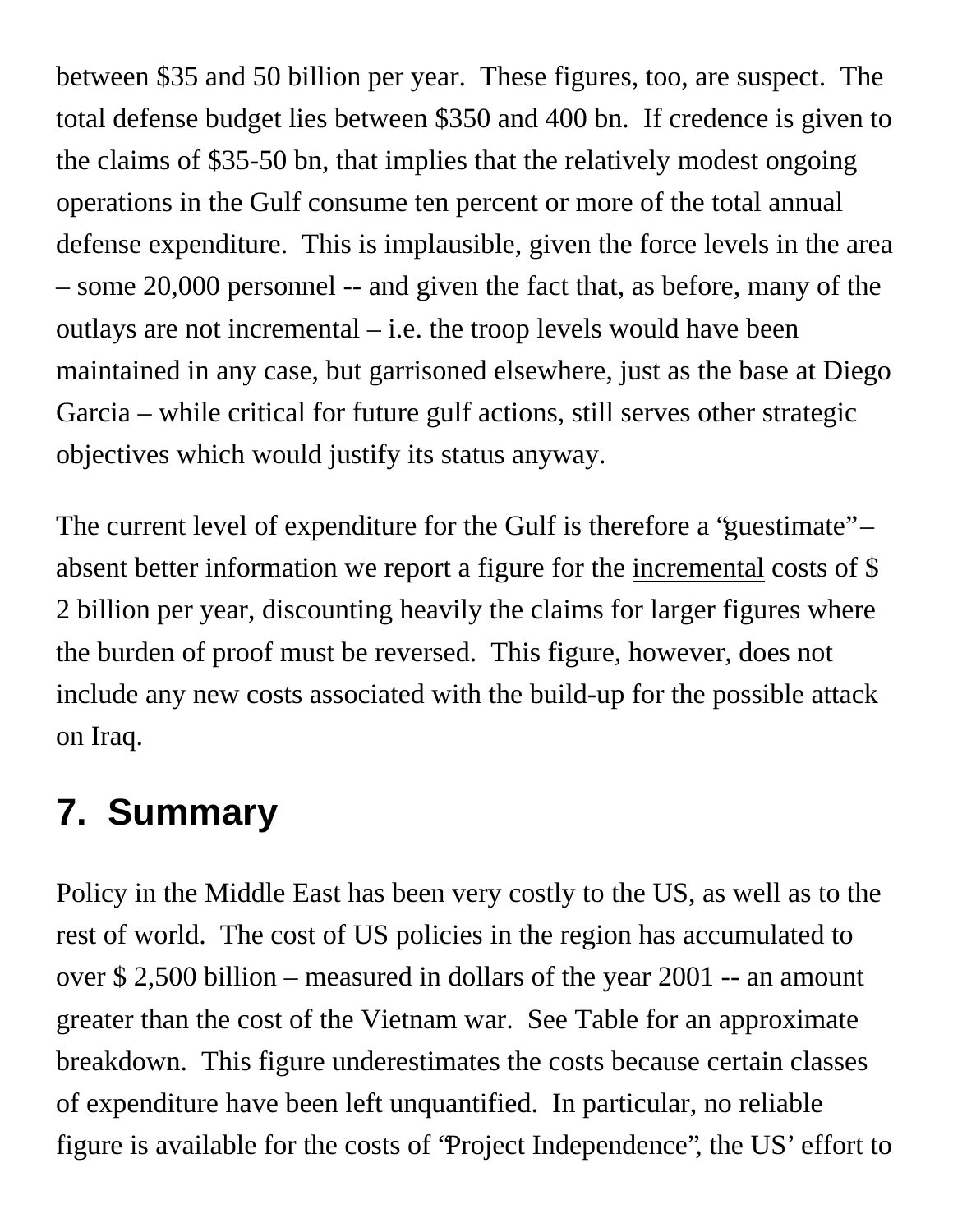reduce dependence upon oil from the Middle East. That effort, which was subverted early on by diverse local special interests, may easily have cost \$1,000 billion itself – but, even though the outlays were justified in the interest of "national security", they contributed little or nothing to reducing US strategic dependence upon imported oil.

Table Two

#### **Overview of Estimated Cost to US:**

#### **ME Policies since World War II [\[7\]](#page-40-5)**

(2001\$ or jobs per year)

<span id="page-31-0"></span>

| Type of Cost           | Events                                | Costs 2001\$             |
|------------------------|---------------------------------------|--------------------------|
| <b>Political or</b>    |                                       |                          |
| <b>Military Crises</b> |                                       |                          |
|                        | 1973 War                              | \$875 bn                 |
|                        | Strategic Petroleum Reserve \$ 134 bn |                          |
|                        | 1978 Iranian Revolution and S\$350 bn |                          |
|                        | Iran-Iraq War                         |                          |
|                        | Gulf War 1990-91                      | $ \mathcal{S} $<br>80 bn |
|                        |                                       |                          |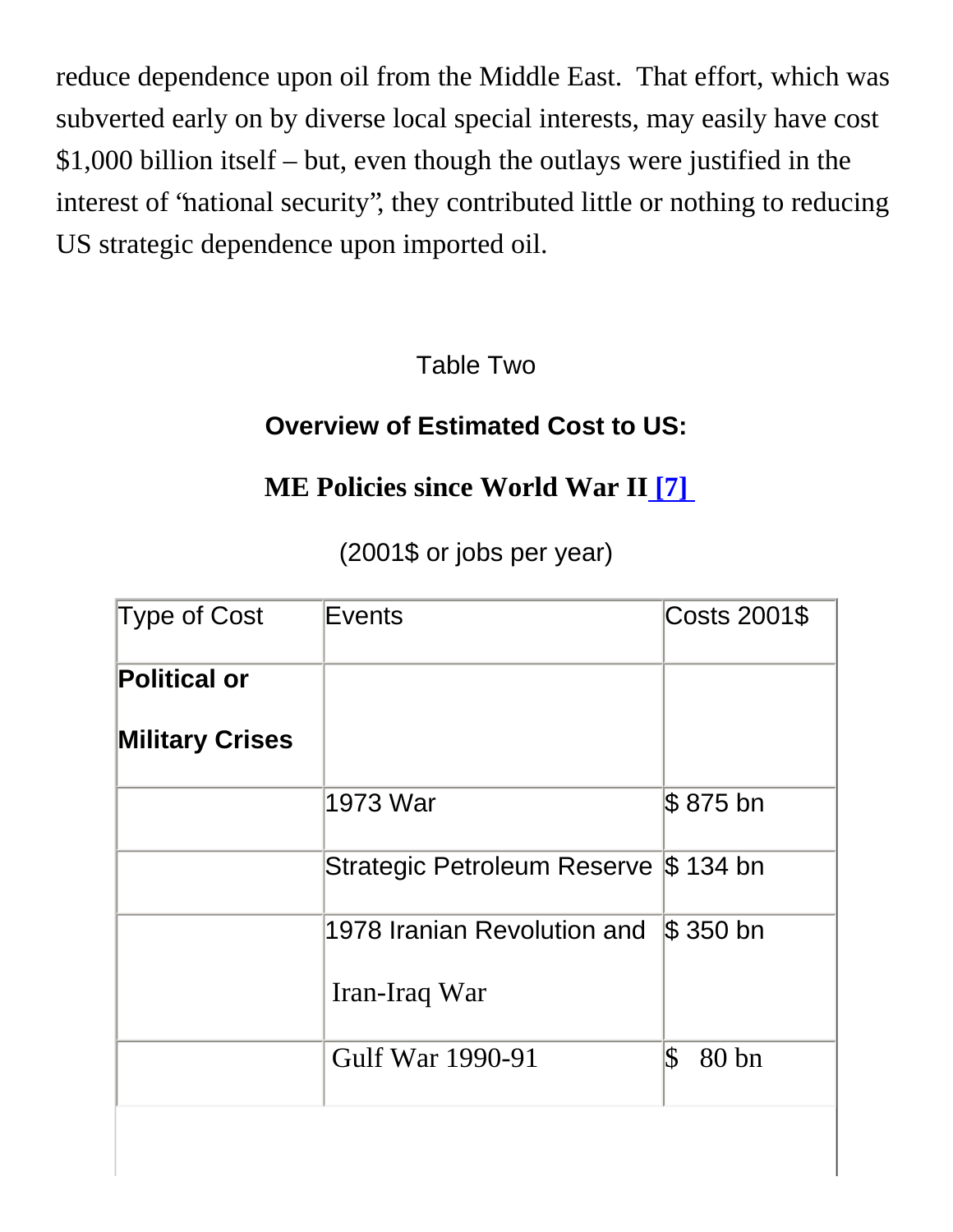| <b>Economic and</b>     |                                             |                      |
|-------------------------|---------------------------------------------|----------------------|
| <b>Military Aid</b>     |                                             |                      |
|                         | Total Regional (budgeted)                   | \$ 640 bn            |
|                         | Support for Israel (budgeted)               | $$570$ bn            |
|                         | Ad hoc support for Israel                   | lindeterminate       |
| <b>Lost Trade and</b>   |                                             |                      |
| <b>Domestic Jobs</b>    |                                             |                      |
|                         | <b>Embargoes and Sanctions</b>              | 70-80,000 jobs       |
|                         | Trade-aid imbalance: Israel                 | 125,000 jobs         |
|                         | Incremental arms sales (Gulf) + 60,000 jobs |                      |
| <b>Energy autarky</b>   |                                             |                      |
|                         | "Project Independence"                      | lindeterminate       |
| <b>'Defense"of Gulf</b> |                                             |                      |
| <b>Oil Supplies</b>     |                                             |                      |
|                         | Presence and preparedness                   | $\frac{1}{2}$ 40+ bn |
|                         | in the Gulf                                 |                      |

Total identifiable costs come to \$ 2,600 billion; the components are displayed in Table Two. About sixty percent, well over half, of those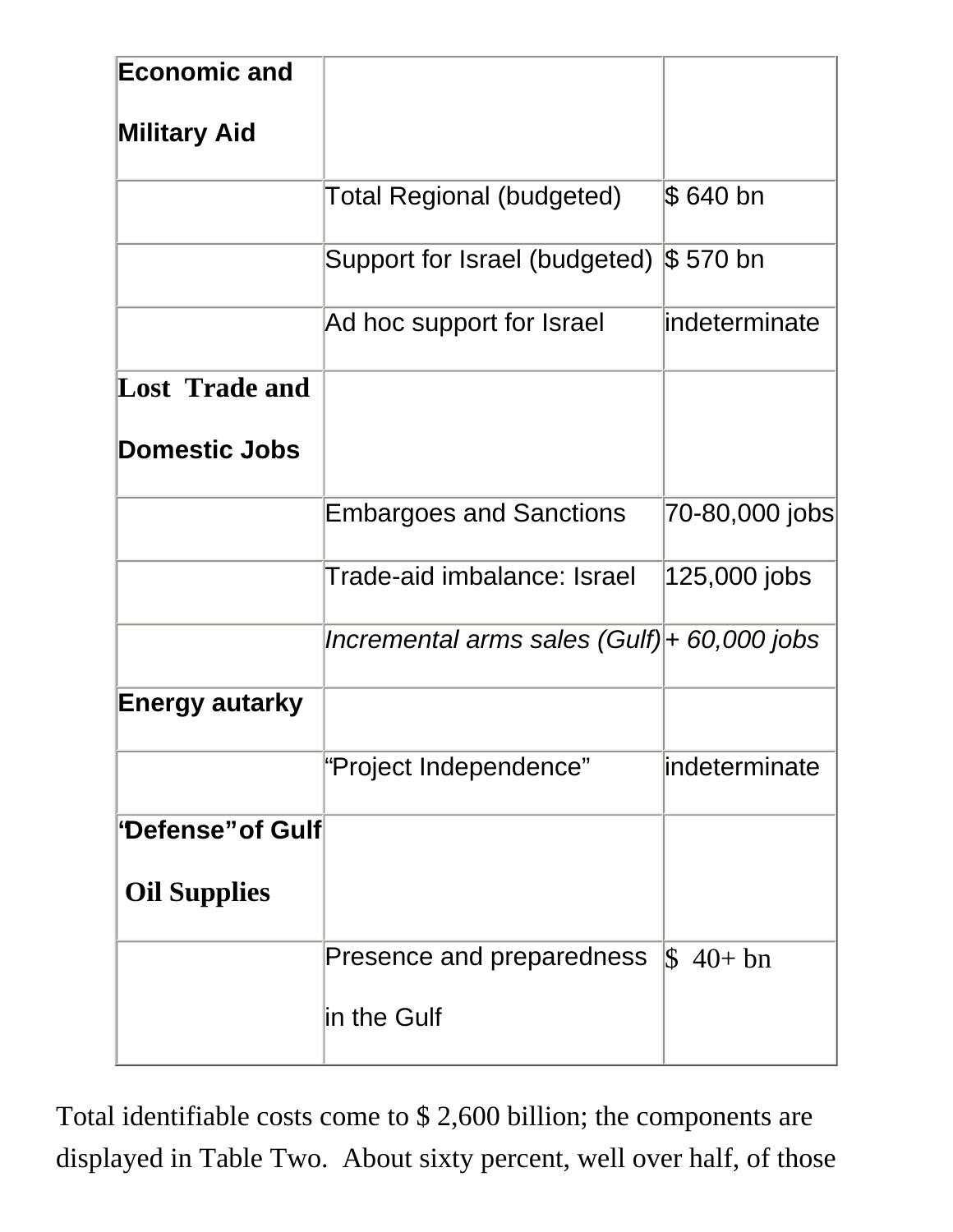costs – circa \$1,700 billion – arose from the US defense of Israel since 1973. The several earlier ME oil crises, in 1956 and 1967, had had little effect on the US, and the burden of aid to Israel was modest. Prior to 1973 the major cost was support for Turkey as part of Cold War operations to contain the Soviet Union. However, starting with the Arab-Israeli war of 1973, the costs to the US of regional crises costs and aid programs began to escalate beyond any original expectations.

Since 1973, however, protection of Israel and subsidies to countries such as Egypt and Jordan, willing to sign peace treaties with Israel, has been the prime driver of US outlays or the trigger for crisis costs. The cost of the oil crises accounted for 40% of the total; see Table Two. That in 1973 cost \$ 875 billion, which is the price tag for the rescue of Israel when President Nixon agreed to resupply Israeli with US arms as it was losing the war against its neighbors. US intervention triggered the Arab oil embargo which cost the US doubly -- about \$420 billion in lost GDP, due to the oil shortfall, and another \$450 billion in higher oil import costs. The next round was less dear. The Iranian revolution and the subsequent Iran-Iraq war cost the US \$350 billion in terms of higher oil import prices, whereas the Gulf War, on the other hand, was almost a bargain. It cost US consumers approximately \$ 80 billion, in higher energy prices. But the costs of the war itself were all but nil, because virtually all of the other costs were hived off on to our willing or reluctant allies through "burdensharing".

Support for Israel, excluding crisis costs, has amounted to \$570. This figure includes US budgeted aid for Egypt and Jordan, since that flow of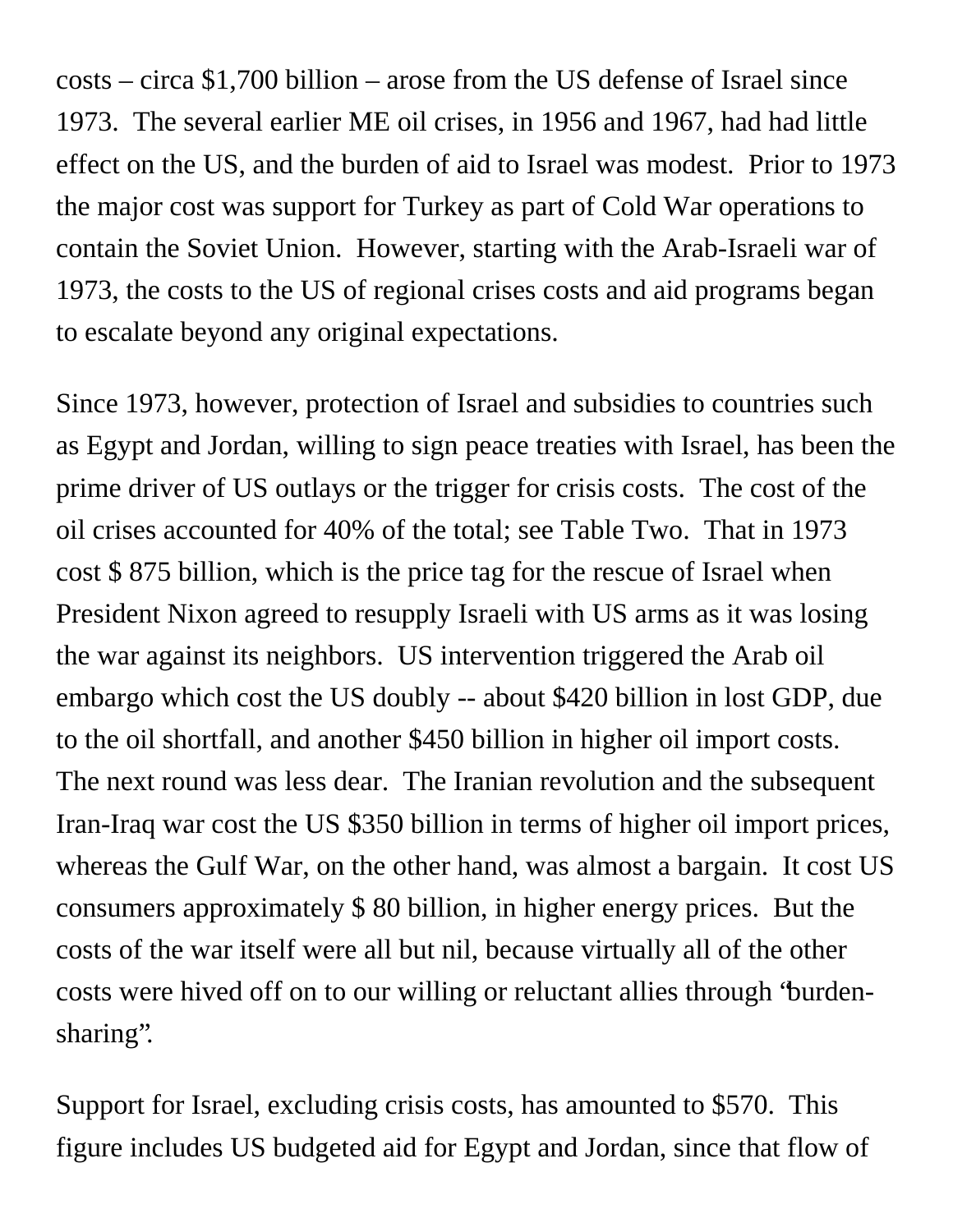aid is so closely correlated with their postures towards Israel – that aid is part of the cost of buying peace for Israel on two of its borders. It also includes the flow of dollars from private Jews or Jewish organizations in the US to Israel, which are drains on the US balance of payments analogous to official aid transfers. A growing part of US aid to Israel is off-budget, examples being loan guarantees and extensive support for Israeli weapons industries. That aid is "indeterminate" because little is publicized and quantification is difficult, but rough estimates indicate several tens of billions of dollars at the least. This figure excludes the very high costs – potentially hundreds of billions of dollars -- if the US were forced to implement the oil supply guarantee with Israel, since that oil would have to be diverted from US consumers. None of the latter costs are reflected in Table Two.

US jobs have also been affected. "Trade followed the flag" in the area – but in the reverse direction. As relations deteriorated, trade was lost. Worsening political relations resulted in the loss of hundreds of thousands of US jobs. Some disappeared as a consequence of trade sanctions, some because large contracts were forefeited thanks to active domestic lobbies, and others thanks to a dangerously growing trade-aid imbalance vis-à-vis Israel.

The trickle of US trade with Iran, Iraq, Libya and Syria, compared with what would have been expected had relations been "normal", let alone "good", costs the US currently some 80-100,000 jobs each year. But "good" relations do not necessarily mean gains in employment – the striking trade-aid imbalance vis-à-vis Israel costs the US almost as many jobs as the sanction regimes. Israel buys little from the US in relation to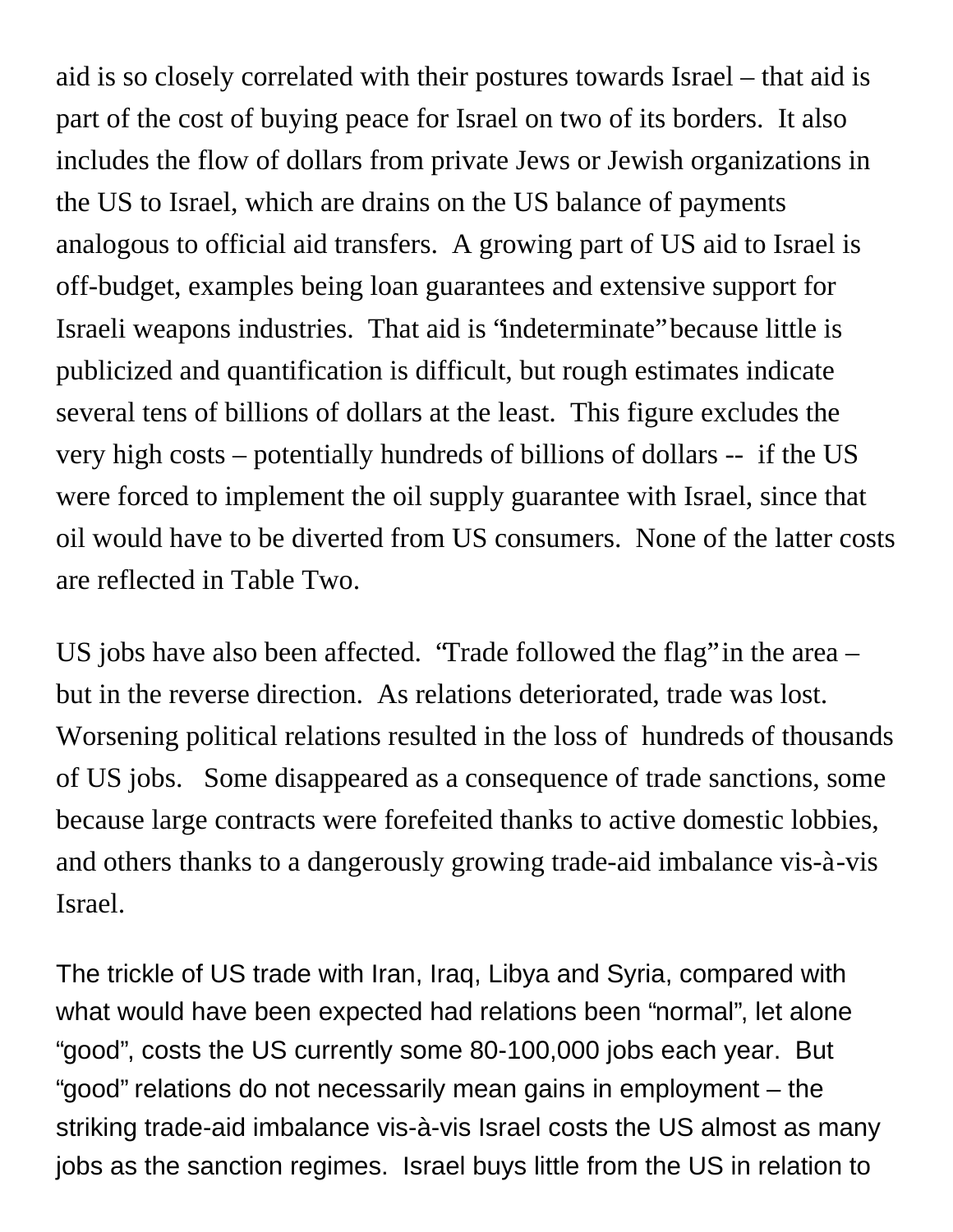US aid levels, and the imbalance costs about 125,000 jobs per year. One aspect of policy, however, does create US jobs – the Gulf states incrementally buy large quantities of US arms and related services. That relationship, primarily with Saudi Arabia, has translated into an extra 60,000 jobs in recent years.

"Defense" of the Gulf – often cited as a major cost factor -- has in fact been but a minor element of cost. Most of the equipment and troops and the operations of the carrier task force at Diego Garcia would be maintained in support of other geopolitical objectives, so those outlays are not substantively tied to US policies in the Gulf itself. The U.S. presence itself has entailed relatively modest incremental costs – of the order of \$ 2 billion (net) per year, exclusive of any new costs tied to the new mobilization against Iraq.

Unrest in the Middle East has proven to be very expensive for the U.S. It is known that most of US foreign aid goes to Egypt and Israel, but we have shown here that the total costs of US policies in the region are very much higher than the aid bill itself. The tab is likely to jump once more, should the US actually go to war with Iraq again, because "burden-sharing" will be much more difficult, and mercenary allies, such as Turkey, are likely to demand compensation "up front", since they argue that they never received the aid promised to them during the prior Gulf war. Turkey is especially likely to demand considerable rewards, since it protests that it received little to offset the \$30 billion which it claimed it lost in the last affair. Conflicts in the ME have become expensive indeed for the US taxpayer.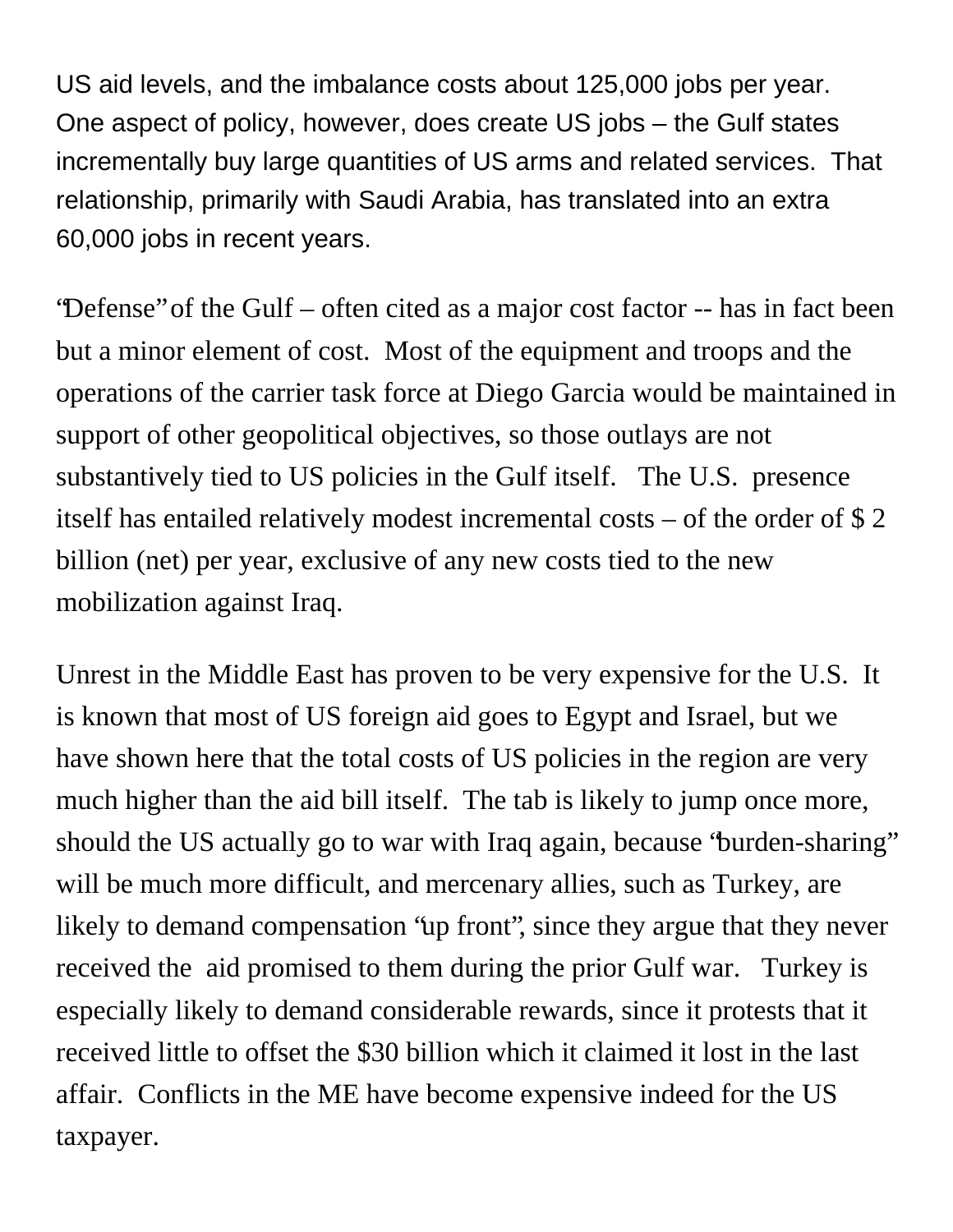### **APPENDIX**

## **Summary Notes on Cost Calculations**

This appendix summarizes the assumptions and definitions used in determining the various types of costs associated with US policies in the Middle East. The comprehensive analysis, fully sourced and documented, will appear later. These notes sketch for the interested reader the key elements in each type of cost. This discussion is relegated to an appendix in order that the flow of the analysis not be cluttered with methodological notes or details.

#### 1. **Crisis costs**

1973 War.

Loss in US GDP because of oil shortages, plus the effect of the oil embargo upon oil prices. The increase in oil prices is interpreted as temporary, lasting from the end of 1973 through the end of 1985 when oil prices reverted to a more stable level. All costs restated for effects of inflation in 2001\$.

# **Strategic Petroleum Reserve**

The costs of constructing the storage caverns and stocking them with oil, beginning in the late 1970's. All costs restated for effects of inflation in 2001\$. The salvage value of the stored oil has been estimated and deducted as a credit against the total cost. The investment is capitalized at a rate of 3%, the lowest rate discussed in guidelines from the Office of Management and Budget.

# **1978 Iranian Revolution and Iran-Iraq**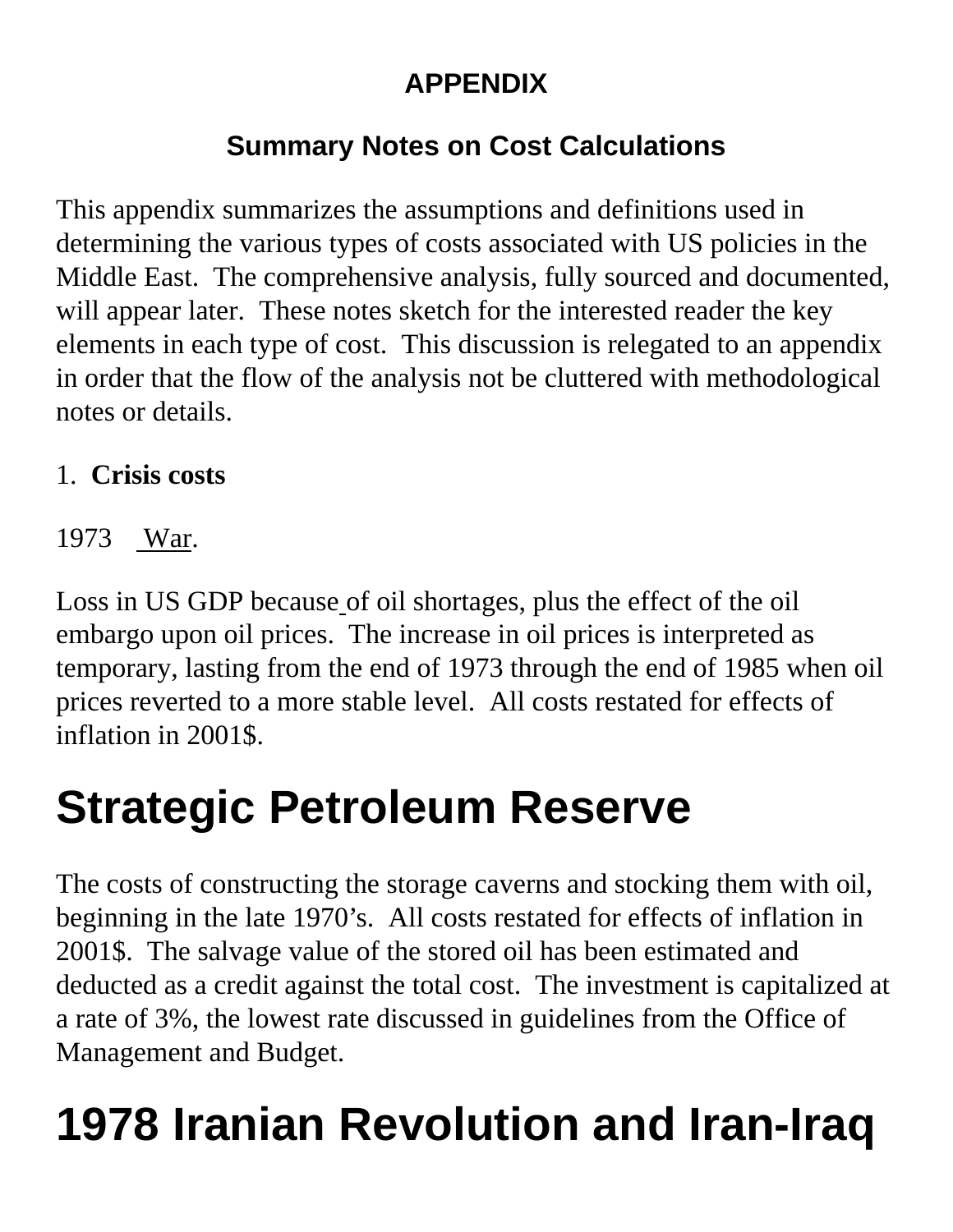# **War**

The costs to the US economy are calculated as the additional increases in the price of imported oil, starting 1978. As in the earlier case, the effect is deemed to have terminated in 1985/6 when the Saudi-Kuwaiti "market share strategy" resulted in much lower oil prices. All costs restated for effects of inflation in 2001\$.

#### Gulf War 1990-91.

Military costs are approximated as zero, since "burden-sharing" by Gulf states and several OECD states covered the documentable incremental costs of the US engagement. Costs to the US consumer are the increase in prices which prevail from August 1990 through February 1991. All costs restated for effects of inflation in 2001\$.

### 2. **Economic and Military Aid**

"Aid" includes with minor exceptions only those expenditures which appear in foreign aid appropriation bills. Special grants, covert financing, industrial subsidies, and other form of "off budget" aid are excluded but are sketched qualitatively in the text. All costs are restated for effects of inflation in 2001\$.

[1] The distinction "budgeted" aid is important since additional support and aid has been channeled through off-budget devices, which reduces public attention. Further, statistically aid to the "Near East" in US reports does not include aid to Turkey, which is classified as "Europe", not the Middle East. The two are summed to present a more realistic picture of the regional impacts.

Support for Israel includes official aid, private aid from the US, and loan guarantees even though the latter are not defined as "aid" in the narrow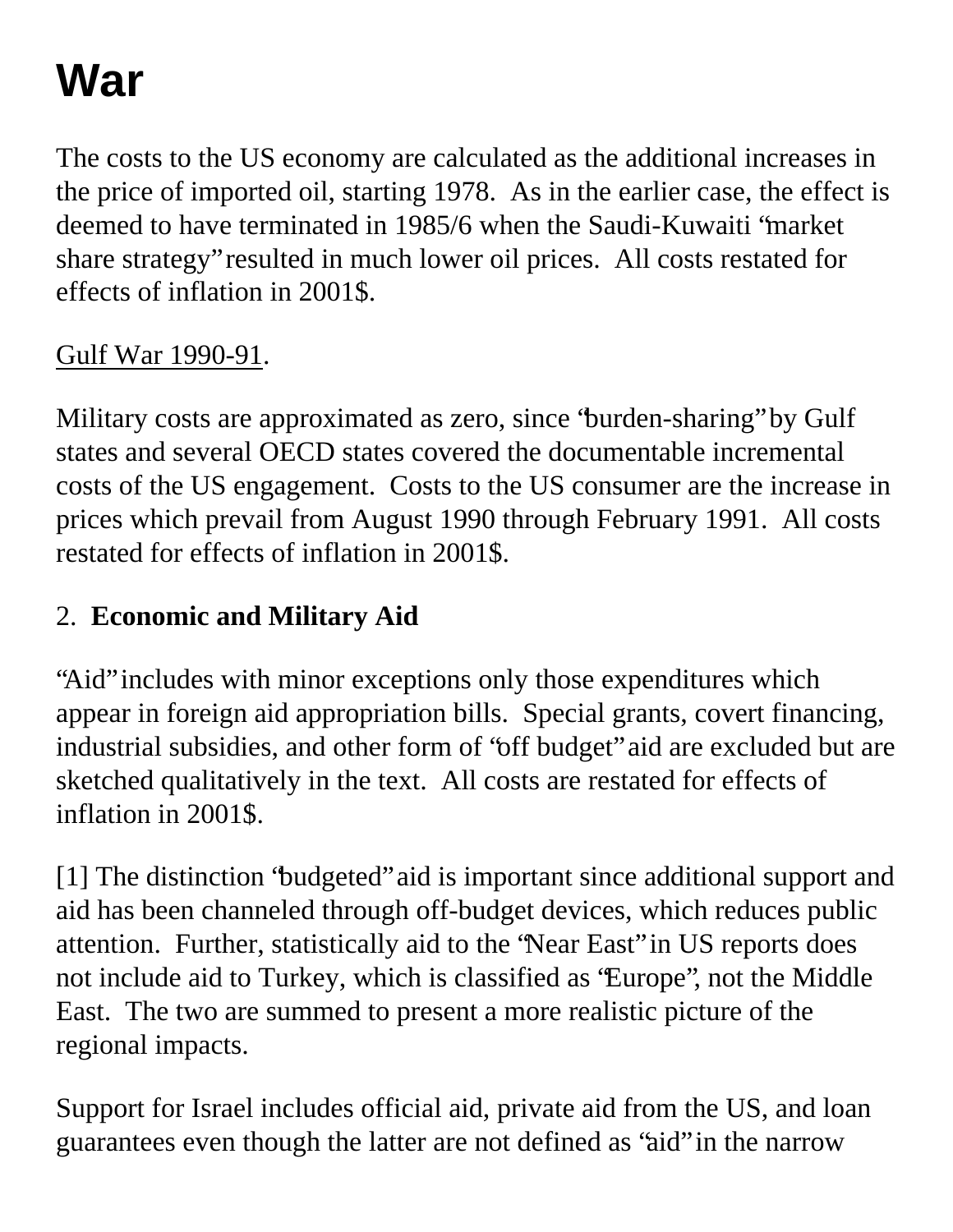sense. It also includes aid for Egypt and Jordan because of its political linkage to their relations with Israel.

Since increasing fractions of US aid to Israel are buried in diverse parts of the US budget, the figure probably seriously understates the full scope of aid from the US, just as the "lost jobs" shown in the next secton also understate the jobs which have been lost through offset programs and other ad hoc arrangements with Israel.

Aid to the Sudanese rebels, to Caspian states involved in "containing" Iran, and other expenditures on the periphery may indeed be costs linked to US ME policy but they are excluded from the quantifications reported here.

The two latter categories might indeed sum to a material amount over the past 20 years, but hard data is elusive.

### 3. **Lost Trade and Domestic Jobs**

The first item is an estimate of the jobs lost in the US through the sanctions against Iran, Iraq and Libya and the deterioration of US political relations with those countries. "Lost" trade is measured against historical market shares, and lost dollars are translated into lost jobs using consensus figures for the number of US jobs embedded in one billion dollars in exports.

Trade with stipendiary states like Israel, Egypt and Jordan is unpaid – i.e. especially in the case of Israel, the aid beneficiary imports much less from the US than the level of aid would warrant. The loss in jobs due to the marked trade-aid imbalance is calculated as above. The imbalance was actually greater still in the 90's when one reckons the \$10 billion in special, non-budgeted aid in the form of loan guarantees. This was the equivalent of another 125-150,000 additional lost man-years of US employment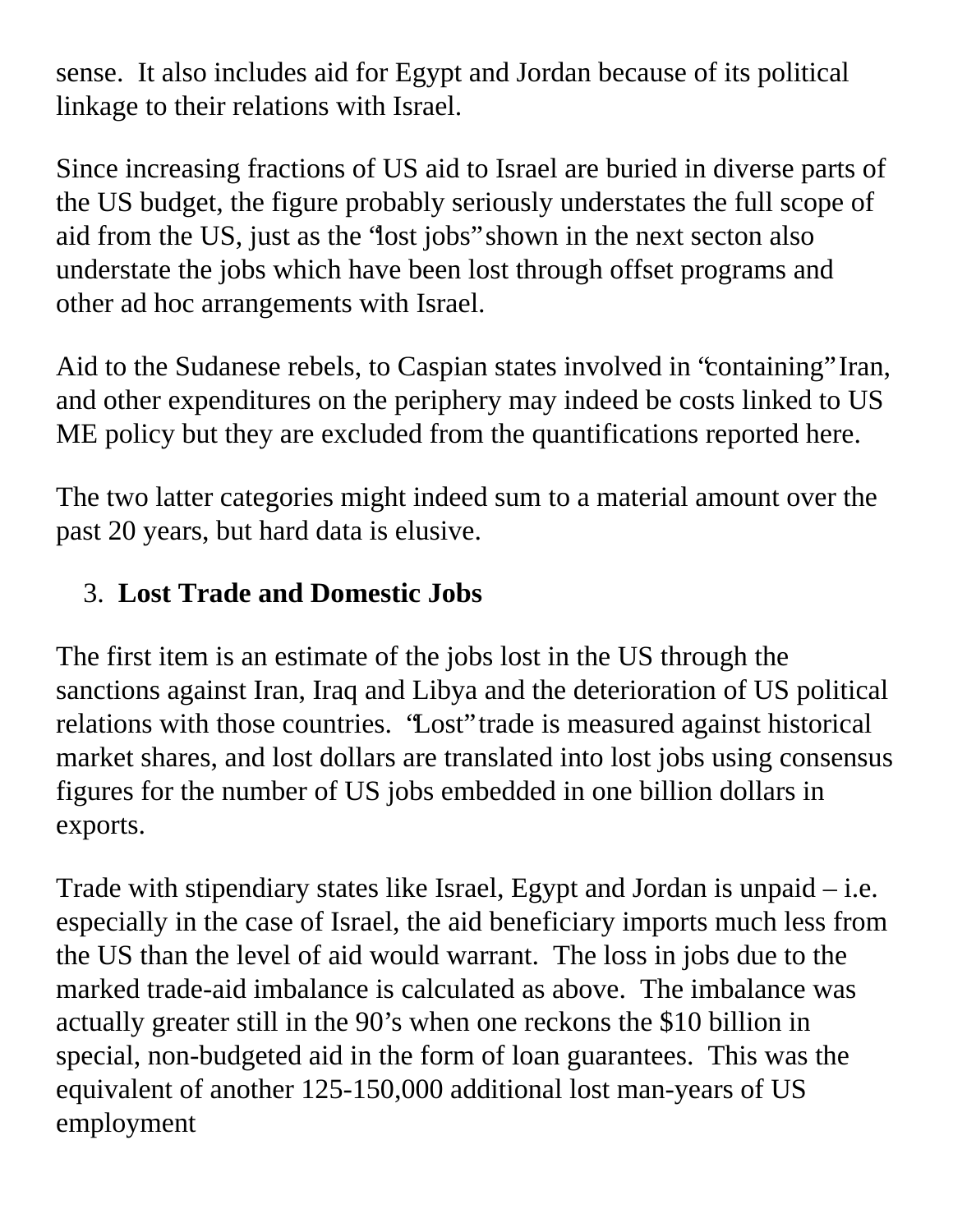Good relations with some Gulf states, especially Saudi Arabia, translate into extra export jobs in the US, directly linked to policy. These are due almost entirely to substantial incremental sales of US arms and support systems. Thus, given the intimate link to policy, these gains cannot be excluded. They are noted in the summary table as "negative costs", measured in terms of the number of additional export jobs in each year.

# 4. **Energy Autarky (Project Independence)**

It has not been possible to locate a realistic estimate of the costs incurred in trying to develop alternative sources of energy to ME oil, a policy thrust denoted as "Project Independence". The cost of that hodge-podge of programs almost certainly comes to several hundred billion dollars – if not substantially more – with little discernible effect upon reducing US dependence upon ME oil.

The figure of \$100 bn displayed in the table is an estimate for the period 1980-2000 for only those programs which are easily identifiable and which ostensibly were designed to reduce energy dependence. Preexisting programs, with rationales defined by prior policy objectives, are not included.

Since the rationale for the proliferation of programs for "home-grown" or renewable energy was almost cast in terms of a security benefit, the outlays are indeed part of US policy vis-à-vis the ME. Even an approximate quantification would lead to a better estimate of the overall costs of US policies towards the area.

# 5. **"Defense" of Gulf Oil Supplies**

Defense of the Gulf is disputed an objective and even as a fact. It is argued that the US military presence in destabilizing and thus – far from protecting local oil production – the operations jeopardize supply even further.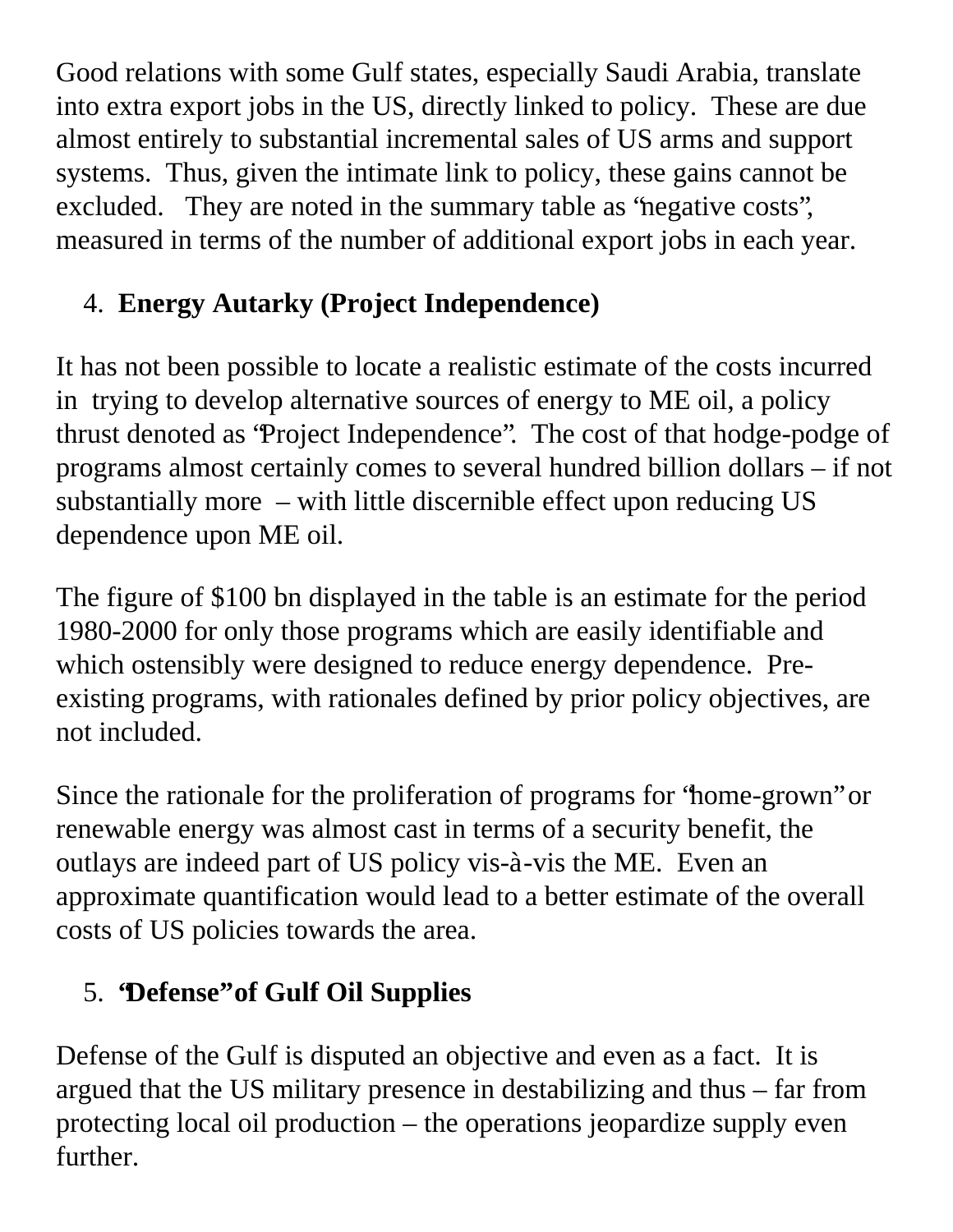Reported amounts are transparently inflated  $-$  i.e. figures of \$35-50 billion per year, since these include outlays which are not incrementally linked to operations in the Gulf itself. The estimate of \$ 2 billion per year is only an estimate, absent convincing independent data.

**Note:** total US costs certainly exceed \$2,500 billion. The figures in the table cannot be added since the bases differ from case to case. This incompatability reflects the availability of data or differences between costs to the government and those to the US taxpayer.

<span id="page-40-0"></span>[\[1\]](#page-2-0) Methodological discussions have been relegated to the Appendix which accompanies the table itemizing the components of the cost burden. Footnotes are minimal; a longer, fully documented version of this paper will appear at a later date. The author wishes to thank the University of Maine and the Institute for Strategic Studies at the Army War College for the invitation to the conference where the paper was presented and also Brock Bevan for his research assistance. The author is responsible for any errors which remain.

<span id="page-40-1"></span>[\[3\]](#page-24-0) Brazil at various times exported some sugar-based ethanol to the US, in spite of opposition from ADM and US farmers.

<span id="page-40-3"></span><span id="page-40-2"></span>[\[4\]](#page-25-0) Such gas is denoted "Section 29", in reference to the enabling legislation.

[\[5\]](#page-28-0) See, by way of illustration, Citizen Action, Subsidizing Big Oil's Foreign Investments: Importing Oil, Exporting Jobs and Making War, Washington, 1996

<span id="page-40-4"></span>[\[6\]](#page-29-0) US General Accounting Office, Southwest Asia: Cost of Protecting U.S. Interests, GAO/NSIAD-91-250, Washington, August 1991.

<span id="page-40-5"></span>[\[7\]](#page-31-0) See appendix for interpretation of each type of cost. Estimates are lower bounds, since some costs could be identified but not quantified. "Costs" are only those borne by US consumer or by the US Government; costs to the rest of the world are considerably higher. Costs cannot be added together because some are consumer costs, some are balance of payments drains, and others were borne directly or indirectly by the USG but